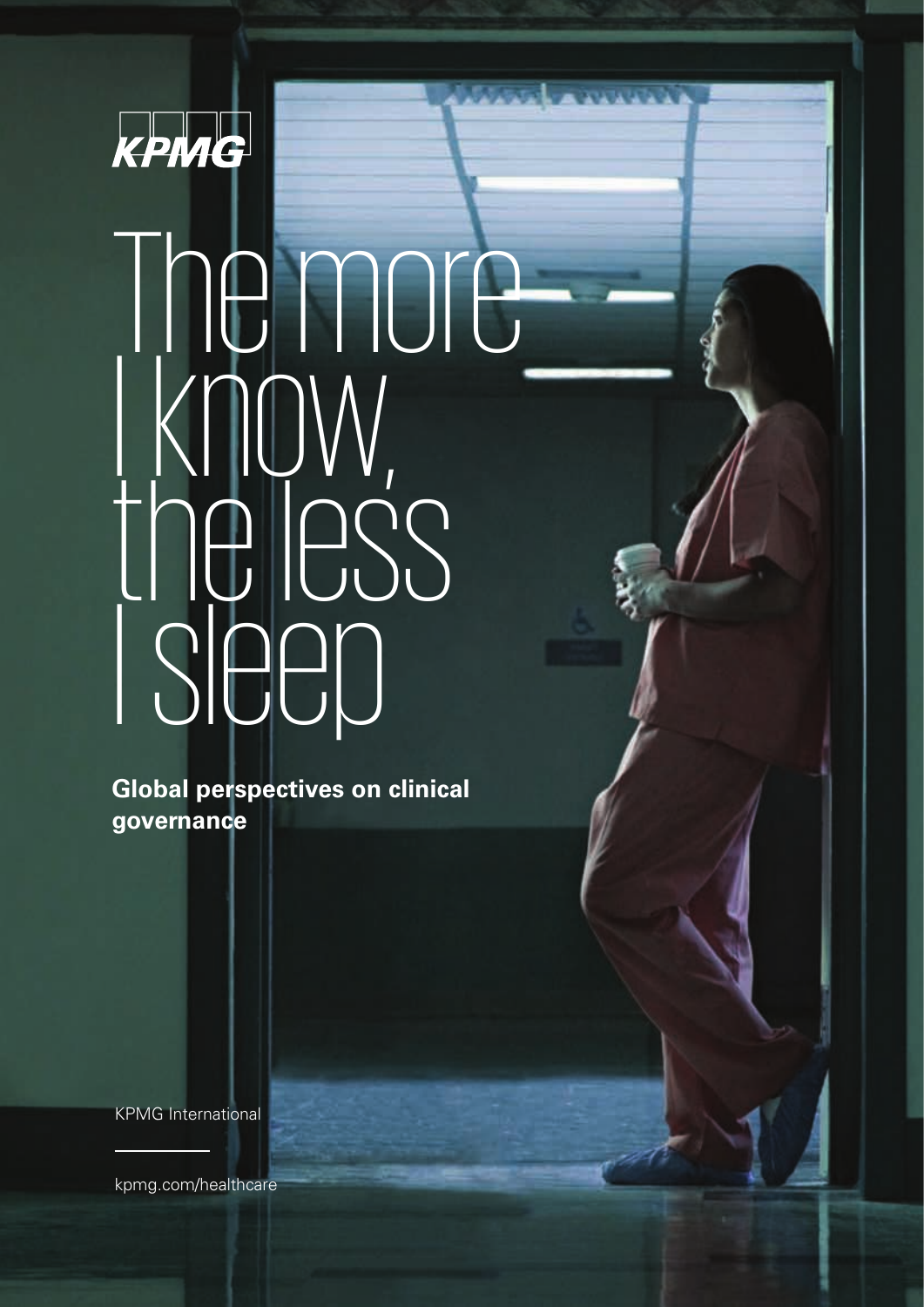# Preface

### "The more I know, the less I sleep."

This great quote, from a former colleague Dr. David Rosser, Executive Medical Director of the University Hospitals Birmingham in the UK, nicely alludes to the mix of anxiety, curiosity and desire associated with the quest to provide great quality care. This report, and research conducted by KPMG's Global Healthcare practice on clinical governance and 'high reliability' healthcare organizations, is both timely and necessary.

Timely, because of a number of highprofile and widely reported problems in healthcare delivery in various parts of the world. Necessary, because healthcare still has too many of the characteristics associated with an old-fashioned, individual, craft-based system which no longer sits well with what we know works better in the 21st century: teamwork, safety and improvement science, executed on an industrial scale.

As individuals, we would not fly if the current random quality control systems at work in healthcare were adopted by the aviation industry. We have identified four essential elements for healthcare improvement that have been adopted decades ago in other industries. These elements — a culture devoted to quality, accountability, standardized processes and measurement — need to be systematically applied to healthcare. No matter how laudable, our global research suggests that regulation often

gives more assurance to politicians and officials than it does improvement for patients. In short, it is necessary but never sufficient.

Real, sustainable change comes from the organizations and hardworking staff that deliver care to patients. Pleasingly, we have found that a number of highperforming organizations encourage patients to become active partners in their care, thereby creating more value.

It's odd that something so important and personal as healthcare doesn't have widely acknowledged or adopted 'industry standards' of inspection, reporting and improvement. It is high time a debate be started in healthcare to explore whether we should professionalize our best endeavors.

This report also looks at some national and regional attempts to make comparisons easier so that boards and professionals can hold themselves to account in a much more transparent fashion for patients and members of the public alike. Independent assurance is important but delivering quality improvement inside — and across organizations is mission critical. Through our global roundtable discussions with high-performing practitioners, it is clear that strong purpose, enduring values, great leadership and a restless curiosity to improve truly distinguish excellence.

Finally, as information systems develop and become more reliable and robust,

there is a great opportunity for healthcare and life sciences organizations to exploit their growing repositories to capitalize on the 'Big Data' trends that have been embraced and exploited by other sectors. We are currently in the foothills of this development but it will come and we should be ready to apply this to the benefit of patients and wider population health.

I'd like to thank the practitioners and guests who participated in this global study and hope you enjoy the report and feel inspired to make a difference.



**Dr. Mark Britnell** Chairman, Global Health Practice, KPMG International, and Partner, KPMG in the UK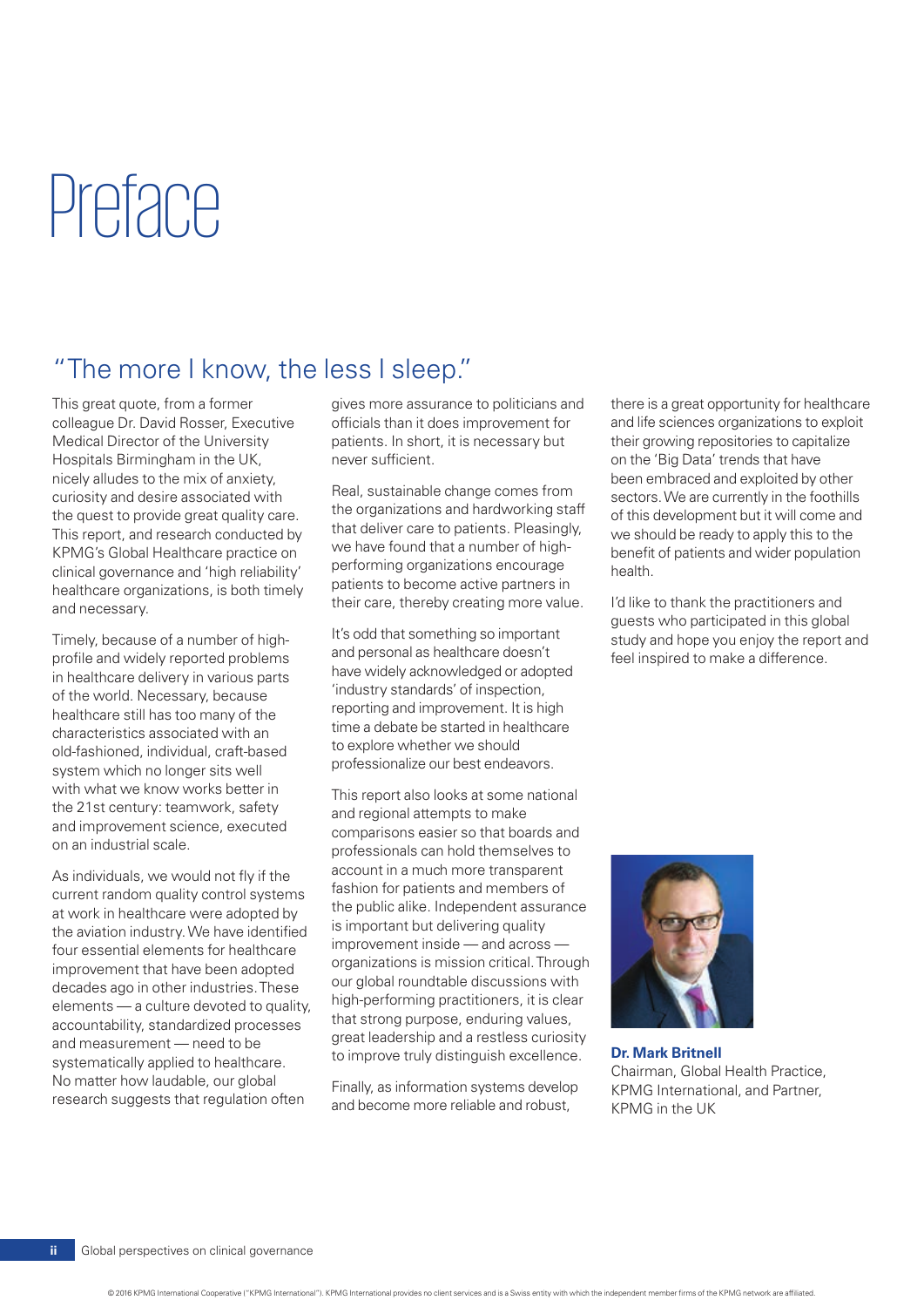# Table of contents

#### **Executive summary**

| <b>Introduction</b>                                                                                  | 06 |
|------------------------------------------------------------------------------------------------------|----|
| <b>Clinical and corporate governance:</b><br>delivering quality reliably                             | 07 |
| The building blocks towards a 'high reliability' healthcare organization                             | 08 |
| A culture devoted to quality                                                                         | 09 |
| Responsibility and accountability                                                                    | 10 |
| Optimizing and standardizing processes                                                               | 13 |
| Measurement                                                                                          | 15 |
| System governance: assuring quality                                                                  | 18 |
| The tension between internal and external reporting                                                  | 18 |
| Making measurements simpler and more relevant                                                        | 21 |
| Does the increase in improving compliance with process measures<br>translate into improved outcomes? | 22 |
| Assuring the reliability of reports                                                                  | 25 |
| Assuring safety                                                                                      | 29 |
| <b>Conclusion</b>                                                                                    | 30 |
| <b>How KPMG can help</b>                                                                             | 31 |
| <b>Contributors</b>                                                                                  | 32 |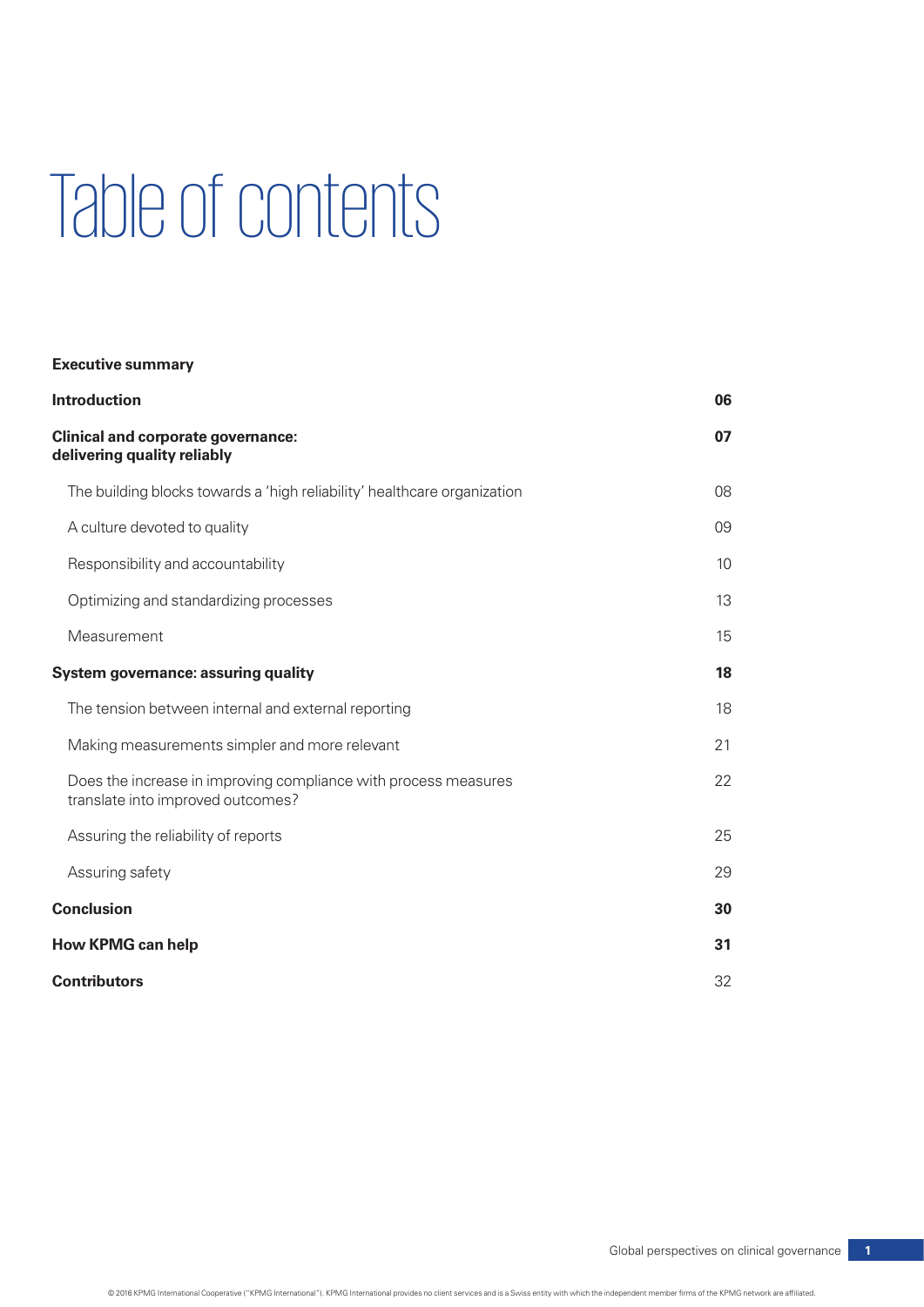# Executive summary

In the quest to improve healthcare, increasing attention is being paid to gaining control over quality, by making care safe, effective, timely and centered on patient needs. Payers, regulators and governments are also seeking evidence of safe, high-quality care, yet reporting that paints a meaningful picture that is open to sector-wide comparison does not yet exist.

This report shows that a relentless focus on accurately reported outcomes of care is the critical glue that can bring together patients, professionals, providers and those paying for and regulating care.

## About this report

This report is based on a literature review and more than 20 interviews conducted with leading C-level leaders of world-class providers in the US, UK, India, Germany, Australia, Canada and Singapore. Roundtable discussions were organized based on the preliminary results in Sydney, Amsterdam, Lausanne and Boston.

These roundtable discussions were used to test, validate and further develop the findings in this report. Thanks to all those who gave their valuable time.

Marc has been in leading healthcare consulting roles for over a decade and his pioneering work on commissioning, purchasing and operations has produced dramatic advances in achieving better outcomes at lower costs. Marc is a Principal and Head of Strategy and Transformation Health for KPMG in the US and a member of the Global Center of Excellence for Healthcare.

#### **'In control'**

What do the interviewees mean:

- methodically measuring care outcomes
- understanding the key drivers of these outcomes
- understanding how to make these outcomes best of class
- systematically preventing avoidable harm to patients.



**Dr. Marc Berg** Principal, KPMG in the US, and Global Health Practice

#### **'High reliability' organizations**

The definition of a high reliability organization extends beyond patient safety to encompass quality care and ultimately value.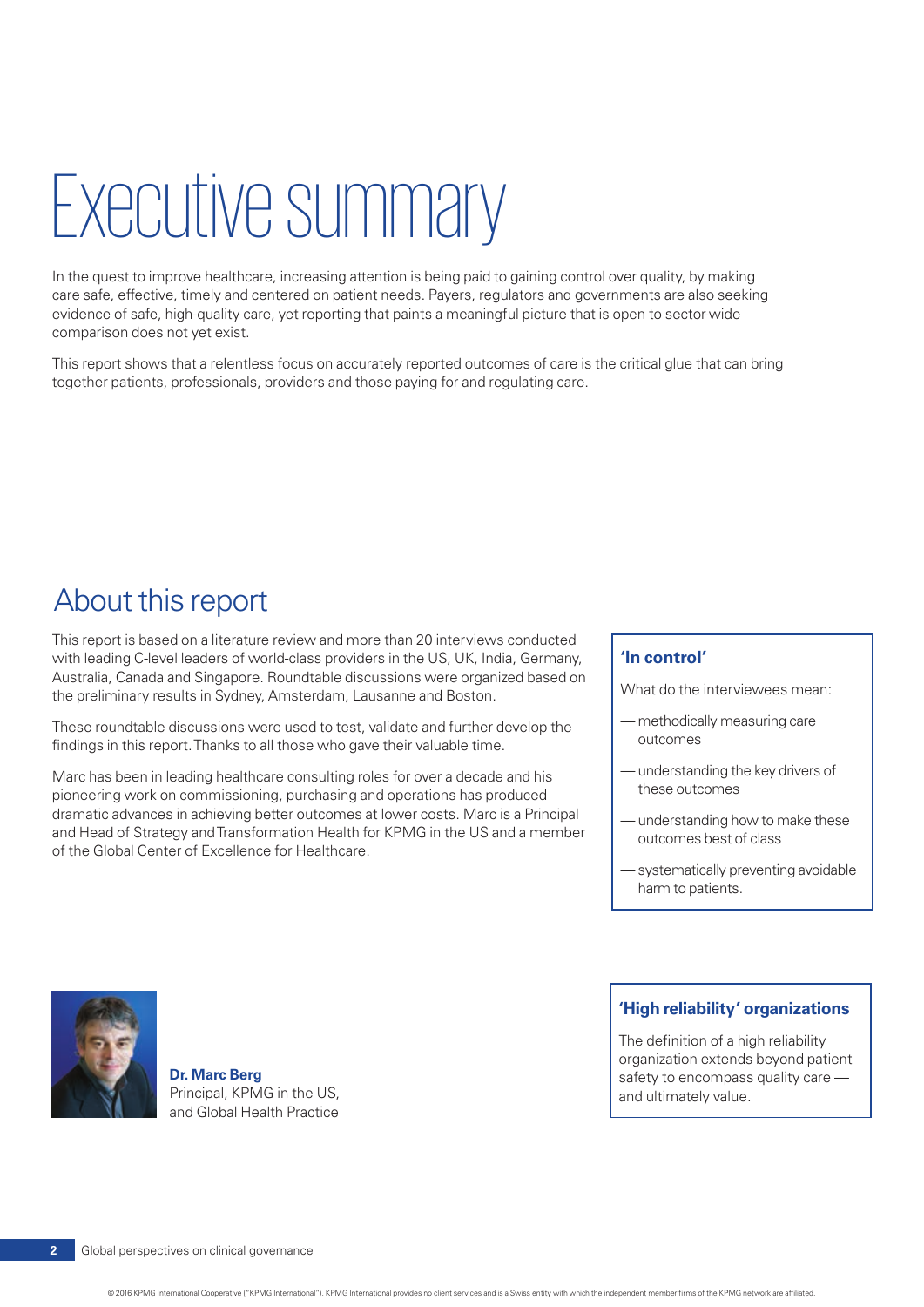## Clinical and corporate governance: delivering quality reliably

In a 'high reliability' organization, in cases of individual rule-breaking, for behavior, resulting in a frustrating lack excellence is planned, rather than example) but, rather, viewed as vital of compliance. Clinical leaders must accidental. Outcomes are methodically learning experiences. Most importantly, be relentlessly vigilant in checking and measured and understood, and healthcare providers must acknowledge double-checking adherence to protocol, safety is an absolute priority. Quality mistakes and poor practices, and making those on the front line directly is a thread running through the entire empathize with patients and their accountable and stressing that guideline institution from the ground floor to families. In building such a culture, and adherence is not a loss of professional the boardroom, encompassing core boards may need to go through formal autonomy, merely a replacement of pure processes and measurement systems. training that emphasizes their role in *individual* autonomy by more *collective* Evidence shows that outcomes improve overseeing quality and safety. **Automomy.** Results should be fed back dramatically as quality becomes<br>
everyone's responsibility and not just<br> **2. Responsibility and** to continuously improve the performar<br>
to continuously improve the performar the domain of individual clinicians. **accountability** and thus the quality of care.

and diversion from standards and<br>
Frequency of extension of the path to standardization can,<br>
The path to standardization can,

Even the most advanced organizations<br>acknowledge that they are on a journey<br>to achieving high reliability and need<br>to achieving high reliability and need<br>to achieving high reliability and need<br>accountable to secountable of **1. A culture devoted to quality** into the strategic goals and become<br>
A number of hospitals around the world<br>
have allowed themselves to develop<br>
cultures of 'normalized deviance,' where<br>
(below) average performance becom

to and refuses to accept anything but<br>that every patient is unique. However, the highest standards. No individual can<br>feel that he or she is above the rules, actually increases the likelihood of that he or she is above the Although the organization exercises rates and cutting the cost of care competition, as clinicians strive to be zero tolerance for safety breaches significantly. The state of the rankings, which again raises

procedures, failures or errors are not<br>blamed on single individuals (unless however, be slow and painful, with staff at all levels reluctant to change

everyone's responsibility and not just **2. Responsibility and** to continuously improve the performance

out and leaders are either unaware of or **3. Optimizing and** This inquisitiveness extends to<br>
deny failure. Such weaknesses have led<br>
or a tand and **a standarding and** and a standarding the drivers behind low- or deny failure. Such weaknesses have led<br>to high-profile incidents. In a culture of<br>excellence, on the other hand, the board<br>leads by example, sets the tone at the the sets into tandardization, believing<br>leads by example, se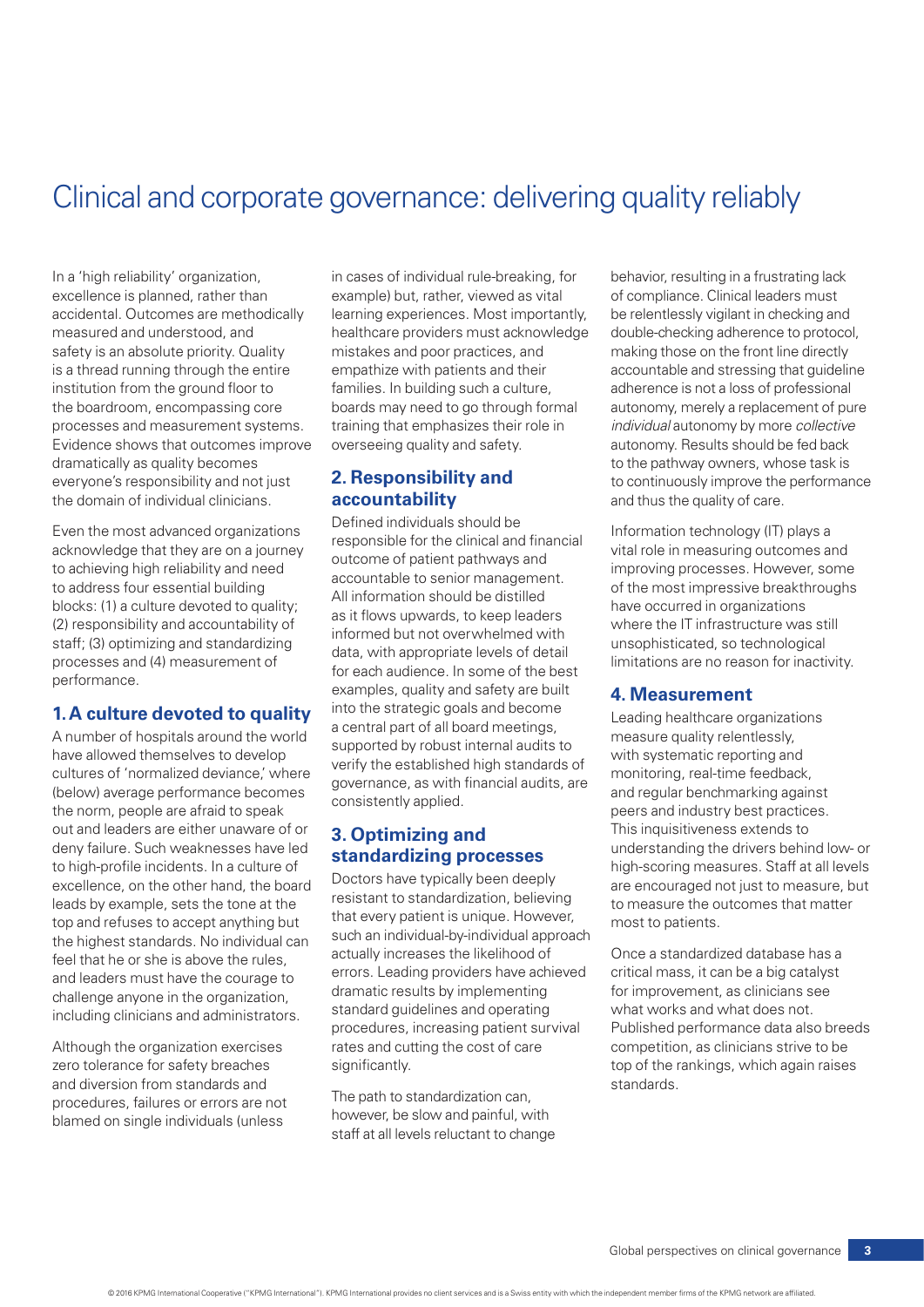#### **The journey towards a 'high reliability' organization**

Despite representing many of the world's foremost healthcare organizations, none of the leaders interviewed for this paper were confident that their institutions had reached a state of 'high reliability,' which entails a journey through four phases (see page 17).



Source: KPMG International, 2013

A strong focus on quality care will raise clinical standards and reduce costs. Ultimately, one of the best ways to demonstrate control over quality care is to produce consistently excellent outcomes over time.

Becoming a high reliability organization will not happen overnight, and all the leaders contributing to this paper acknowledge that their organizations have some way to go. The journey

involves four stages (see page 17 for more detail) with most current providers operating within Phase 0 and 1, which are characterized by a lack of standardized measurements and controls, with individually operating clinicians dominating the culture.

Over time, with the right culture and strategy established by the board, quality and safety take on greater importance and gradually become

institutionalized. By Phase 2, key outcomes and their drivers are routinely measured and reported, and a zero tolerance culture predominates, with clear responsibility for outcomes. In Phase 3 — which is likely to apply only to specific departments such as intensive care — there is a total focus on preventing failure and continuously improving care.

## System governance: assuring quality

In recent years, the stakes for sound reporting have risen. This puts pressure on providers, but also on regulators and payers/commissioners. The response has been to increase the range and volume of activities that providers have to publicly report, including quality and patient safety.

Despite the time and effort that goes into compiling, submitting and analyzing such data, negative events continue to happen. Regulators and providers need to reassess what goes into reports, so that the content offers a meaningful and accurate picture that signals serious failings, as well as being a driver for improved standards.

#### **The tension between internal and external reporting**

As the volume of required measures rise, healthcare providers feel under siege, forced to allot more and more valuable staff time to compiling reports, rather than providing care. Worse still, many believe that much of the data required for external reporting is of little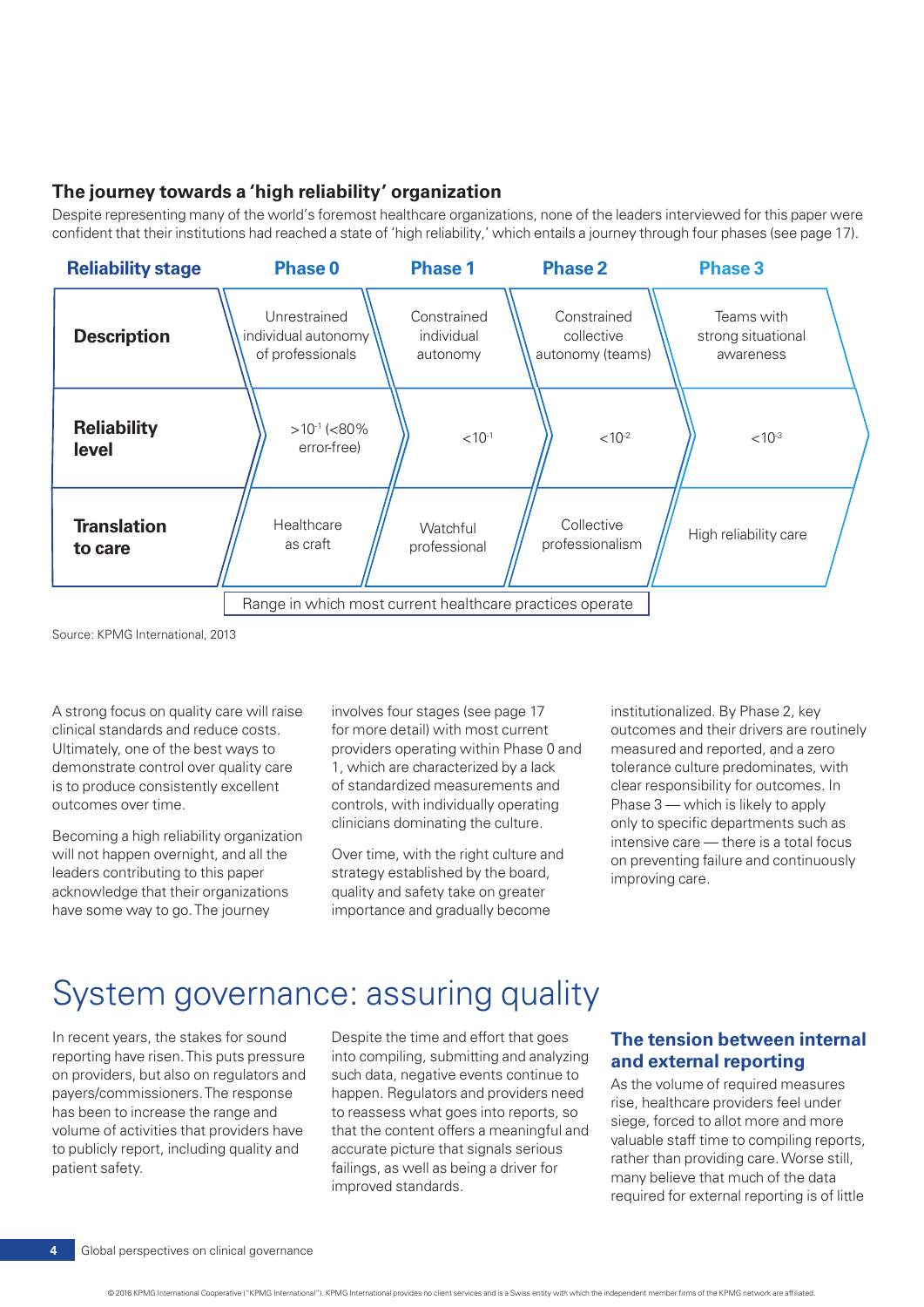or no use, as it concerns detailed, lowlevel activities that offer no indication of overall performance.

The way forward here lies in a relentless focus on reporting the *key outcomes that matter from the patient's perspective*. In many cases, establishing and reporting on these measures is simpler than is often assumed.

#### **Making measurements simpler and more relevant**

Much of current regulatory reporting centers around processes and activities. However, there is growing agreement that the most important measures are outcomes, such as survival, quality of life, minimal symptoms and exacerbations, or a return to full physical fitness. Key measures are often already available for common conditions such as diabetes, breast cancer and hip arthrosis, but are also required for patients with comorbidities and frail elderly patients.

Healthcare boards, patients, payers, governments and other stakeholders need to shift their focus towards this goal, with internationally standardized measures the ultimate aim; areas such as oncology and cardiovascular surgery are leading the way. With a more focused set of measures, it should be easier to assess whether an organization is in control of quality and benchmark against peers. Of course, this aim introduces a key challenge, as care often involves several different care providers, with limited ability to exchange and use data. But in the 21st century, not having oversight over patient outcomes over the *total*

episode of care can no longer be seen as acceptable.

#### **Assuring the reliability of reports**

The collection and presentation of healthcare data lags behind that of financial data, with insufficient guidelines, lack of standardized procedures, and little or no segregation of duties between recording and reporting. Software is also relatively unsophisticated and, with few controls, much of the information is not dependable. Instances of 'massaging' data have been observed, further reducing trust in the numbers.

Independent assurance can help verify the reliability of quality measures, and internal and external audits are becoming more commonplace in some countries. To meet such scrutiny, healthcare organizations will have to govern clinical activity with the kind of controls that are standard in financial reporting, including penalties for incomplete or inaccurate submissions. Reliability can be tested by verifying consistent applications of established controls as well as looking for unexpected patterns and volume of co-morbidities and, for example, making comparisons with similar organizations.

#### **Assuring safety**

In the wake of a number of incidents, patient safety is high on regulators' agendas, with hospitals and healthcare providers under pressure to prove that they have preventive measures in place, and can act quickly should any incidents

occur. However, safety is proving a headache for public reporting, as negative outcomes are often too rare to be statistically valid, and too diverse to be measured cost-effectively.

Measuring harmful incidents can be useful for internal purposes, but patients, citizens and payers are typically uninterested in lengthy lists of what could go wrong. Arguably, certification is the way forward for this domain of quality, as it can assure common standards across all providers. Several safety-specific accreditation schemes exist and are emerging in Canada, the US and Australia, helping to create some common standards.

#### **The time to act is now**

Regulatory demands are likely to change significantly as providers and payers acknowledge the need to converge internal and external measurements and reporting around what is best for the patient.

Standardized outcome measures should emerge at an international level, and safety should rise up the agenda. Auditing quality should become more regular and adopt the same standards as financial assurance to give regulators, providers, patients and other stakeholders confidence in the accuracy and completeness of the levels of quality and safety being achieved and reported.

The organizations studied in this paper are all making progress along the path to 'high reliability,' and in the following pages we explore how they have adopted some or all of these actions.

66 The path towards defining, monitoring and reporting on quality outcomes is evolving quickly. In order for boards to fulfill their fiduciary obligations, they need to make this a high priority or they may be putting patients unnecessarily at risk and sustaining an environment that fosters inefficient operations.  $\bullet \bullet$ 

**Marc Scher, Partner, KPMG in the US**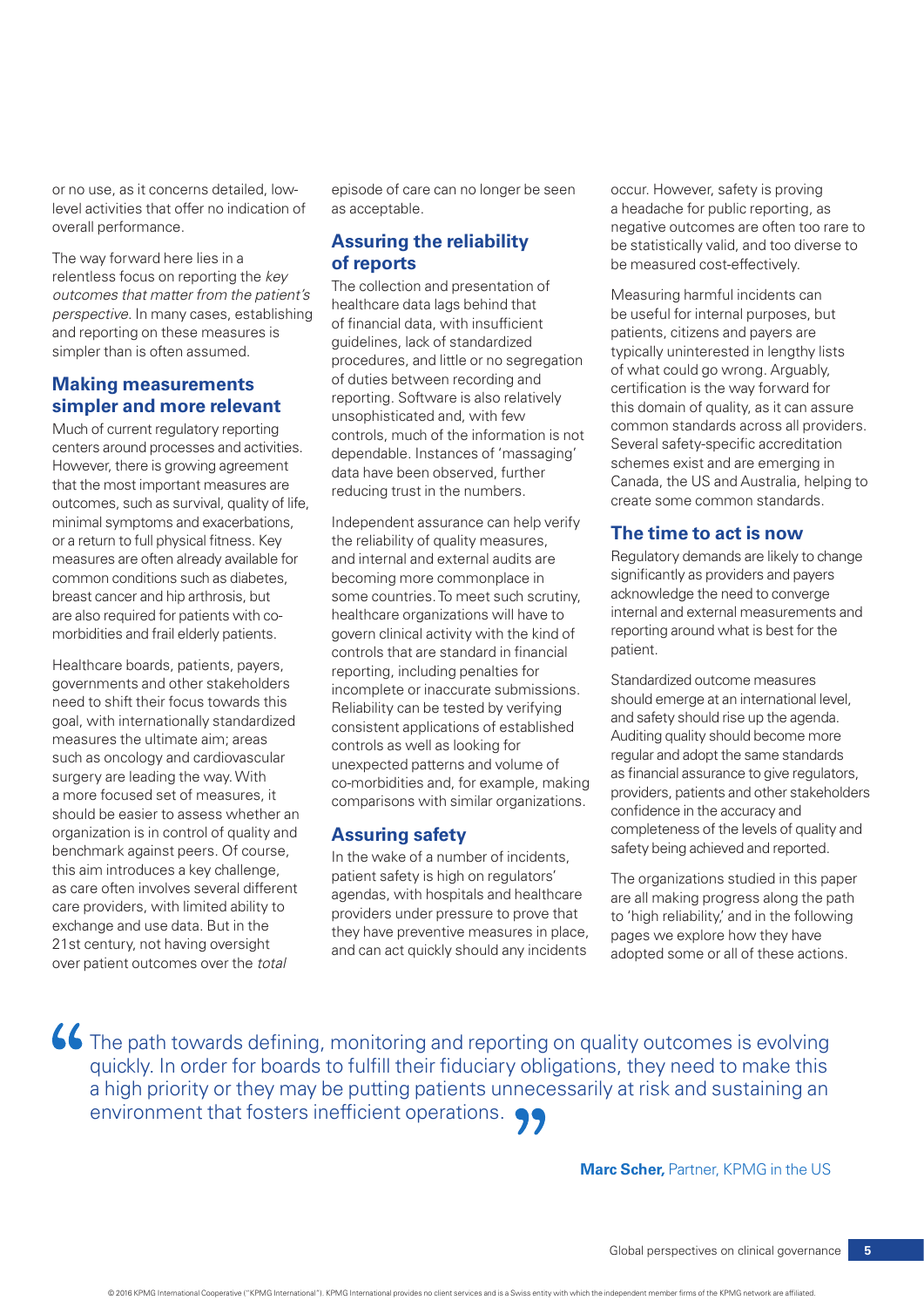# Introduction

how best to provide oversight and patient outcomes in terms of safety, consistently provide quality care, assurance, govern, as well as measure effectiveness, patient satisfaction and they need to address two levels of and monitor quality and safety. The stimeliness. Where other industries governance. This report examines the emerging have introduced rigorous controls and<br>
leading practices from some global reporting requirements, healthcare is **1. Clinical and corporate governance:**<br>
best-in-class providers and thought

The healthcare sector is still exploring measuring and reporting the quality of If health organizations want to

organizations are developing their<br>
clinical and coporate governance, it boxing the comes apparent that for a board to<br>
electromation of the agenda. The<br>
becomes apparent that for a board to<br>
troubles at the UK's Bristol a

| <b>Safe</b>             | Avoid harm to patients                                                                                                   |
|-------------------------|--------------------------------------------------------------------------------------------------------------------------|
| <b>Effective</b>        | Provide clinically proven services to all who benefit; refrain<br>from providing services to those not likely to benefit |
| <b>Patient-centered</b> | Show respect for patient preferences and needs, with patient<br>values guiding all clinical decisions                    |
| Timely                  | Reduce waiting times and (potentially harmful) delays                                                                    |

#### **four dimensions of quality The**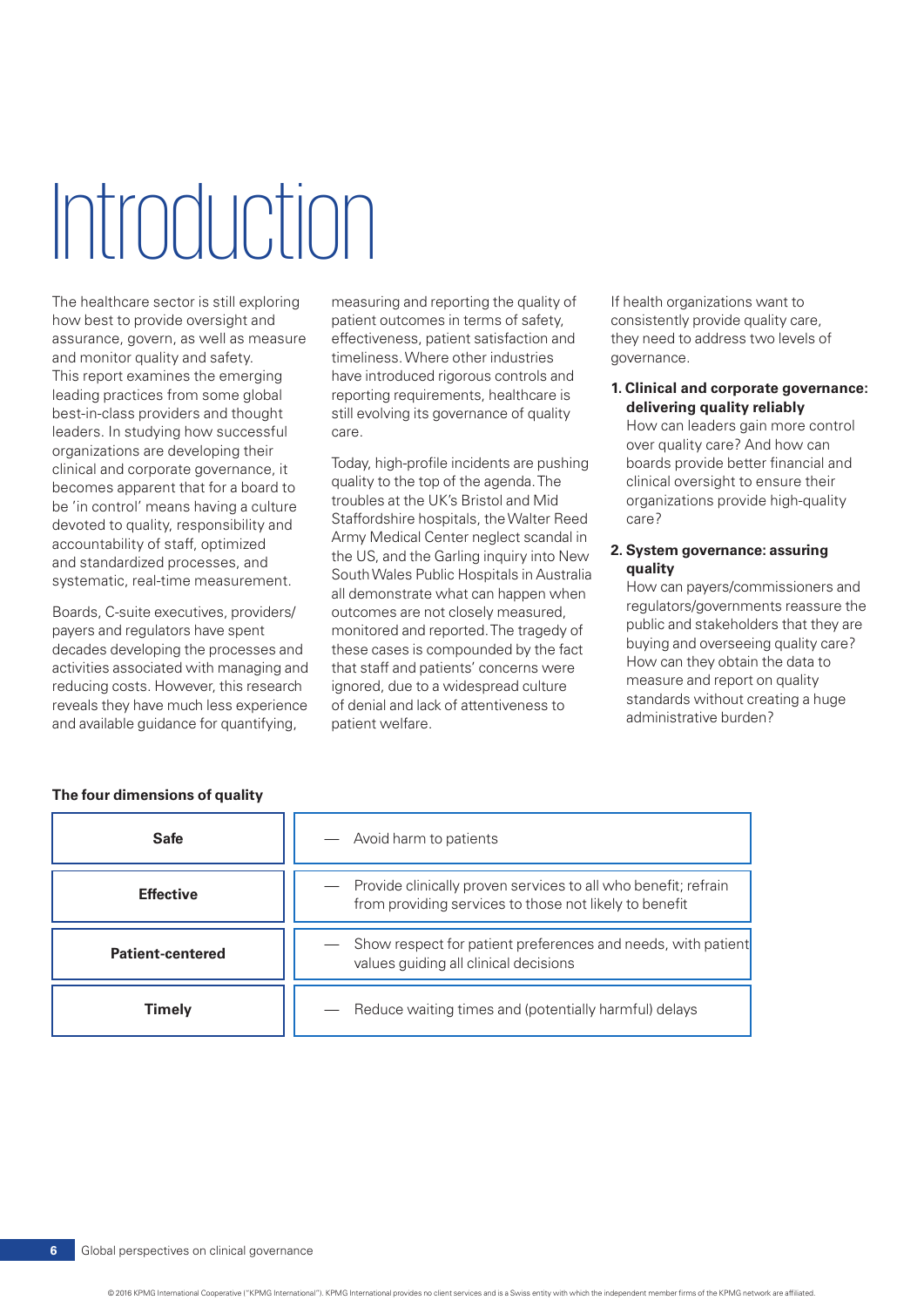# Clinical and corporate governance: delivering quality reliably

Few, if any, of the world's healthcare leaders would claim that their organizations are fully 'in control.' Even those widely acknowledged as shining examples of best practice admit that they have some way to go in understanding what drives outcomes, and how to measure quality and avoid harm to patients.

Mike Harper, Executive Dean of Clinical Practice of the US-based Mayo Clinic, explains: "Compared to the average, we're doing pretty well; we score on the top of most lists. But are we 'in control' yet? No. Are we where we want to be? No. But we're on our way. We score very high on all of these measures, yet we can do better."

In a high-risk environment such as healthcare (and, indeed, in aviation, chemical processing and nuclear power), the aim is to become a 'high reliability' provider that is focused on consistently excellent outcomes along with prevention of failure. Such organizations align their leadership, core processes and measurement systems, with clear lines of accountability and a common mind-set from the ground floor to the boardroom.

The predominant culture within many providers is one of individual professional autonomy, where clinical excellence is the sole responsibility of doctors, and boards have little influence over quality. Consequently, processes are error-free only 80 percent of the time, outcomes are variable, and patients frequently suffer harm. And without formal monitoring of outcomes, such a state is either unknown or tolerated as the norm. Conversely, once safety and clinical excellence are given higher priority, and responsibility for quality shifts from individuals to multifunctional teams, outcomes improve dramatically and harm rates decline. High reliability organizations typically experience zero errors in more than 99.5 percent of care processes.<sup>1</sup>

### **Base error rate of each step No. of steps**

|     | 0.05 | 0.01 | 0.001 | 0.0001 |
|-----|------|------|-------|--------|
| 5   | 0.33 | 0.05 | 0.005 | 0.002  |
| 25  | 0.72 | 0.22 | 0.02  | 0.003  |
| 50  | 0.92 | 0.39 | 0.05  | 0.005  |
| 100 | 0.99 | 0.63 | 0.1   | 0.01   |

**How small errors contribute to unreliability:** Even at seemingly low error rates per step, more complex processes with multiple steps have unacceptably high error rates. In healthcare, error rates run at above 1 percent per step, evidence that organizations are not 'in control.'

Source: Nolan, T.W. (2000). System changes to improve patient safety. *British Medical Journal*. 320, pp. 771-73.

1 Nolan, T.W. (2000). System changes to improve patient safety. *British Medical Journal*. 320, pp. 771-73.

#### **'In control'**

What do our interviewees mean:

- methodically measuring care outcomes
- understanding the key drivers of these outcomes
- understanding how to make these outcomes best of class
- systematically preventing avoidable harm to patients.

66 Compared to the average, we're doing pretty well; we score on the top of most lists. But are we 'in control' yet? No. Are we where we want to be? No. But we're on our way. 99

#### **Mike Harper,**

Executive Dean of Clinical Practice, Mayo Clinic, US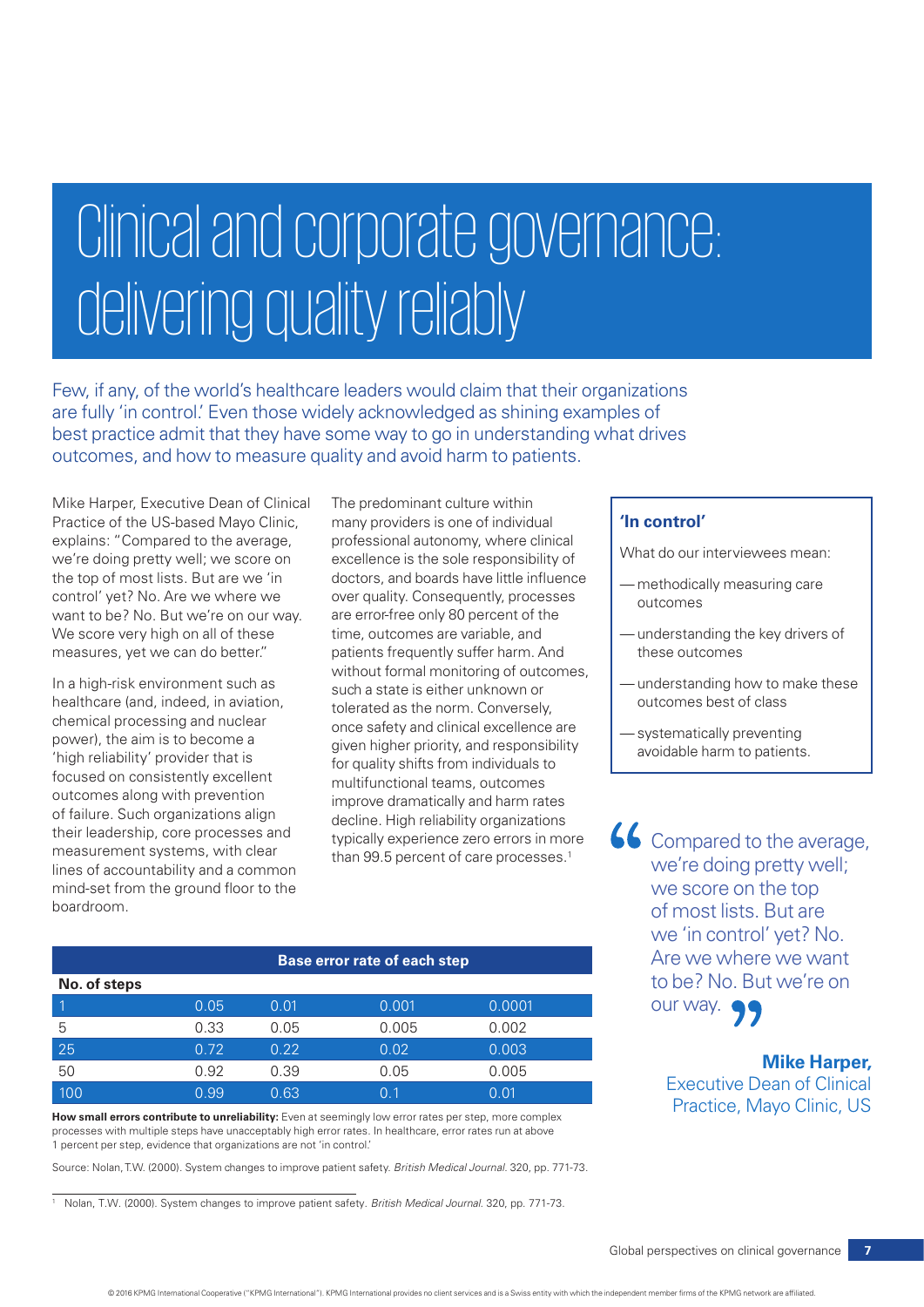#### **'High reliability' organizations**

The definition of a high reliability organization extends beyond patient safety to encompass quality care and ultimately value.

66 Quality has a clear monetary value, with 40 percent of patients coming from outside the country, high quality is essential for continued economic growth.  $\bigcirc$ 

> **Dr. Fawzi Al-Hammouri** CEO, The Specialty Hospital, Jordan

## The building blocks towards a 'high reliability' healthcare organization

Many healthcare providers lack even the basic building blocks of culture, responsibilities and accountability, process optimization and standardization, and measurement. As they progress to a state of high reliability, each of these blocks has to mature individually and become interdependent with the others, which is no small task, even for the more renowned organizations.

"We are moving towards a more fully integrated operating model, fighting the disintegrating pull of continuous

specialization," says Mayo Clinic's Mike Harper. These sentiments are echoed by Ralf Kuhlen, Chief Medical Officer of Helios Kliniken, a German hospital chain with an explicit, public focus on clinical excellence. "Much of this isn't very sexy. It is the small stuff that matters the most, and it is sometimes hard to get everyone to focus on that."

What distinguishes these providers is their willingness to push back the frontiers to integrate necessary changes encompassing the building blocks.

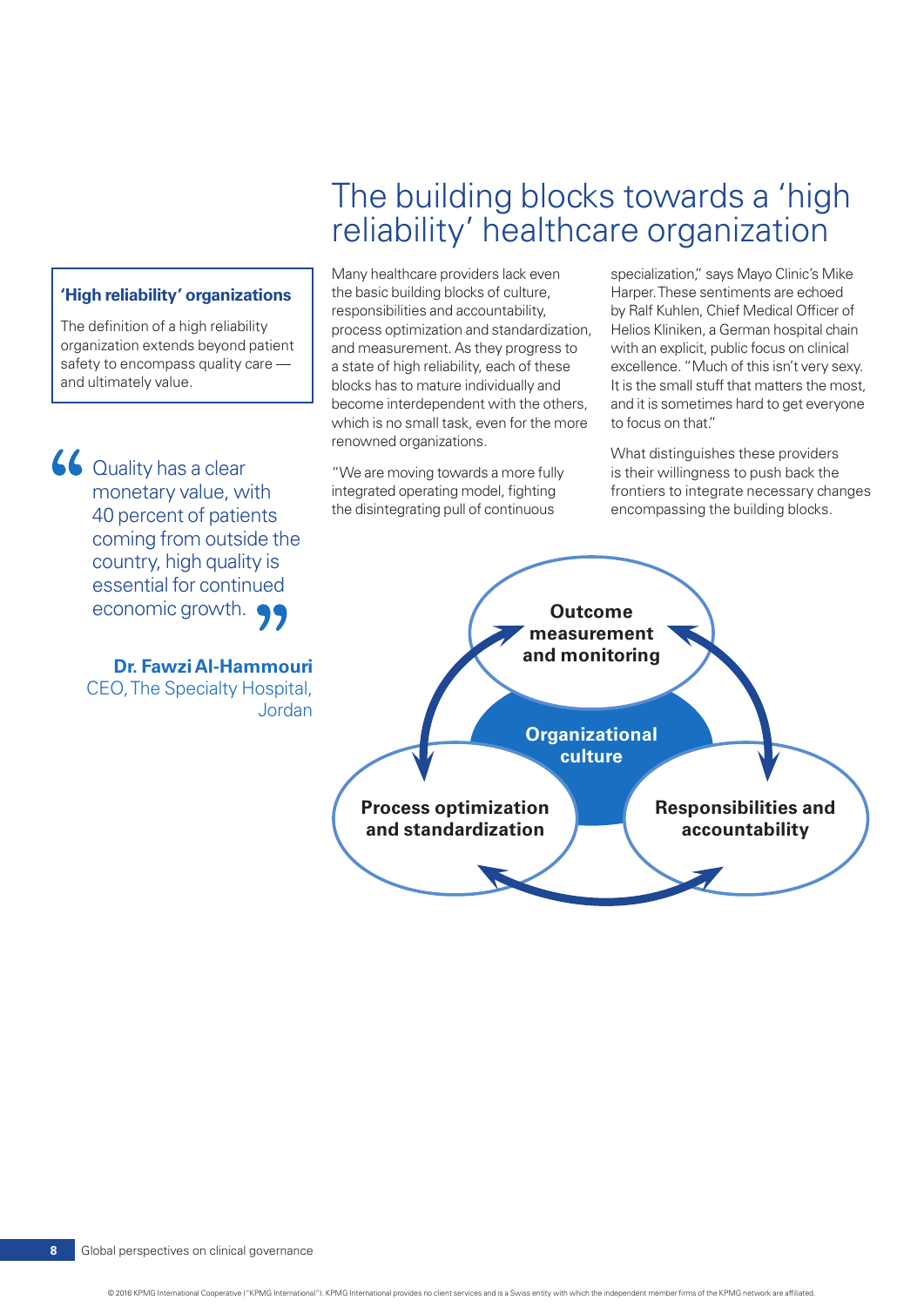### **Building block 1 — A culture devoted to quality**

All the leaders involved in this report highlighted the importance of a qualityoriented culture, not just among leaders but throughout the organization. Continuous measurement and a clear sense of accountability are intrinsic values rather than imposed obligations. This manifests in: trust and respect for each other's roles (especially between managers and professionals); a constructive approach to errors that does not seek to blame individuals; and a sense of belonging to a team coupled with a drive to excel and not accept complacency.

Staff is urged to recognize soft signals. such as stress, or a reluctance to speak up. There is also a zero tolerance to any breaches of safety, especially from individuals that feel they are above the rules. Leaders may have to confront entrenched attitudes among medical professionals in particular, while also questioning their own assumptions over safety and behavior.

Building a culture tuned to quality takes time and calls for collective effort and common goals. The board's role is crucial and goes beyond the creation of organizational structures and reporting

lines. Board members will have to reverse their traditional deference to professionals, and take an active involvement in defining and measuring quality and safety, and acting upon any poor examples, to boost awareness.2

As with all high-performance cultures. leadership has to demonstrate an aversion to being average, and a willingness to empathize with patients, families and the involved professionals following incidents where patients have been harmed. Embracing the right values is every bit as important as reporting structures and dashboards, and sets an example for the entire organization, as Georgina Black, head of KPMG Health in Canada explains: "The tone at the top from the board and senior management is crucial. The board needs to be informed, engaged and asking questions of management. Management in turn needs to treat quality as a core business of the organization and set a culture that promotes trust, inquiry, transparency, collaboration, ongoing learning and excellence. Structured methods of learning enable front line staff to inspire each other and exemplify the drive to excellence."

66 Much of this isn't very sexy. It is the small stuff that matters the most, and it is sometimes hard to get everyone to focus on that. 99

> **Ralf Kuhlen** Chief Medical Officer, Helios Kliniken, Germany

#### **Defining 'culture'**

**It is useful to define what we mean by culture:** Hofstede defines culture in organizations as the collective mental programming that distinguishes one group or organization from another. Here, we are interested in a mental programming tuned to quality.

#### **Bad habits can become the norm**

"Being satisfied with average can lead one to slowly start to accept the most appalling levels of quality," says Malcolm Lowe-Lauri of KPMG in Australia. "As minor breaches of standards become gradually accepted, so major failures follow." This 'normalized deviance' led to disasters as varied as the NASA Challenger Shuttle and the UK's Mid Staffordshire Hospitals. The reports coming out of the system merely

confirmed that the organizations were not doing too badly, yet this concealed the fact that no one was prepared to ask aggressive, challenging questions that would keep everyone on their toes.

Examples of normalized deviance are: low hand washing compliance before patient contact, or minimal/zero consultant oversight of hospital care on weekends. The culture of tolerance makes it easy for such organizations to slide further

downhill, with individuals believing that "rules are for others." Without strong examples from senior role models, any corrective patient safety initiatives are doomed to failure.

A lack of response to organizational deviance at a community and regulatory level has similar dire consequences, with members unlikely to fear any punishments for violating formal standards of behavior.<sup>3</sup>

<sup>2</sup> For an in-depth discussion, see: Baker, G. et al., (2010). Effective governance for quality and patient safety in Canadian healthcare

Organizations, Ontario/Alberta. *Canadian Health Services Research Foundation and Canadian Patient Safety Institute.* Source: For the term normalized deviance (and story on the NASA shuttle disaster) see: Vaughan, D., (1996). The Challenger

launch decision. *University of Chicago Press*.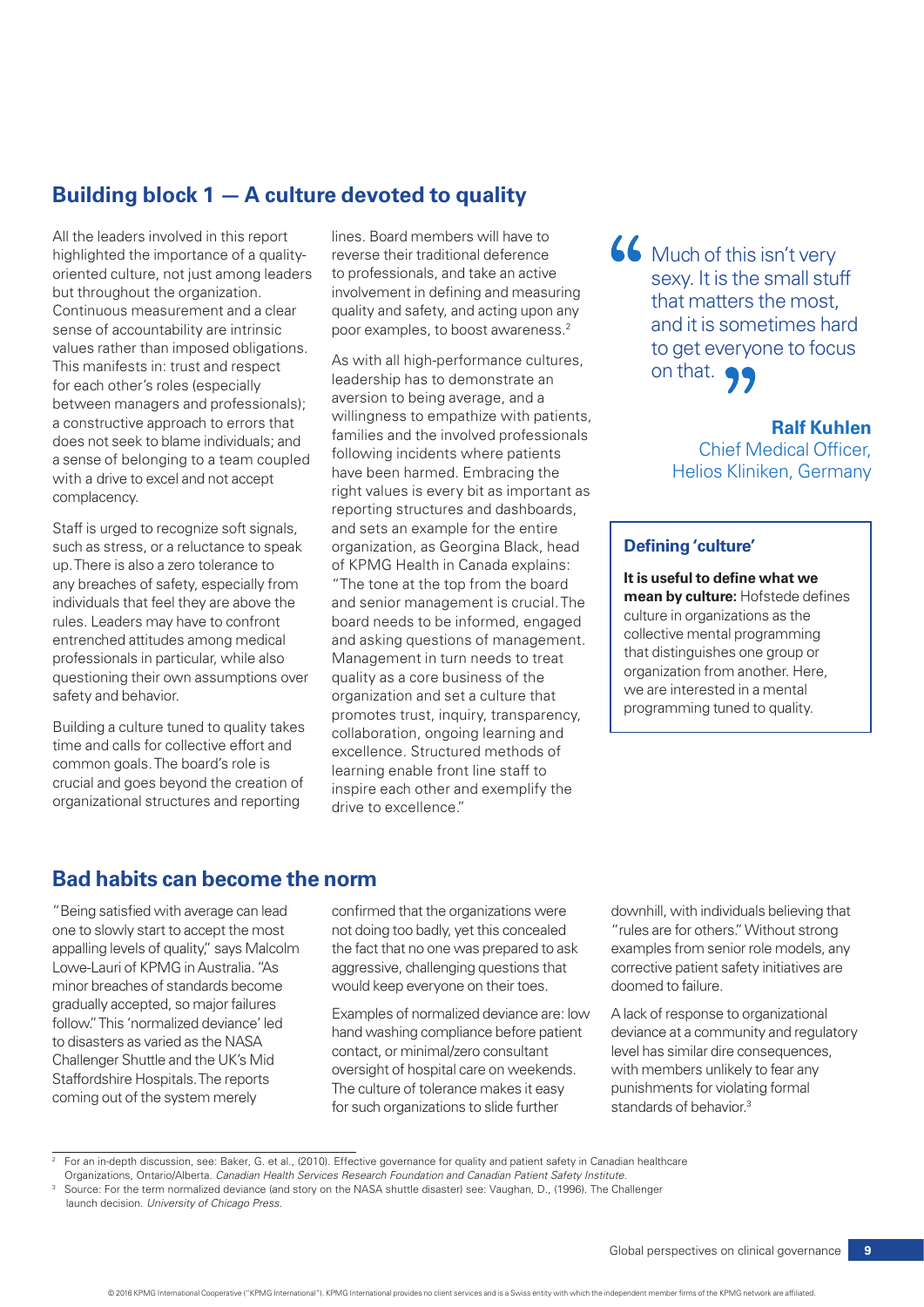We don't operate with a standard, topdown recipe book. Top clinicians are the crucial element, and they have to become owners, to ensure that the standard is a joint endeavor rather than a management initiative. 99

> **Dr. Panigrahi** Head of Medical Operations, Fortis Healthcare, India

This training needs to demonstrate practical examples of safe working and operational excellence as a means of achieving higher performance levels, according to David Dalton, CEO of Salford Royal Foundation Trust, UK: "The top leaders need to understand and be engaged with clinical microsystems. We have involved around one-third of our staff — over 2,000 people — in building capability, skills

and competence in improvement." Board members must also be educated in what the Institute of Healthcare Improvement calls: "bringing boards on board,"5 a point echoed by Dr. Lee Chien Earn, CEO of Changi General Hospital, Singapore: "In Singapore, all new board members of public hospitals are briefed on the importance of quality and safety, and the roles of the Board."

### **Building block 2 — Responsibility and accountability**

Without a clear vision of how to use measurements, even the best metrics are of little value.

 "The more I measure, the less I sleep" notes David Rosser, Executive Medical Director of University Hospitals Birmingham, UK. "Even if you would know what to measure, you lie awake thinking about what to do with this data. You can't just throw it back at your doctors; you have to make it live for them and be actionable." Hospitals need to clarify responsibility for outcomes and reporting structures, so that the board can identify who is accountable and measure his or

her performance. As Mary Jo Haddad of SickKids Hospital emphasizes: "Jobs and roles have to be crystal clear, and that's often not the case."

As a starting point, patient pathways through the organization should have identifiable owners and teams, in the same way that units such as wards, intensive care and emergency have clear lines of responsibility. When these owners — professionals and managers — are accountable for their performance, the organization has a basis for continuous quality and cost improvement.

#### **Progressing through the stages — penetrating the concrete floor**

"Mintzberg (1998)<sup>4</sup> used the 'concrete floor' as a metaphor to describe the separation between clinical and managerial perspectives in most healthcare provider organizations. "Beneath it, the clinicians work away delivering their services, driven primarily by professional specializations, which are in turn driven by sophisticated technologies. Above it, senior managers advocate and negotiate

with one another, and manage the non-clinical operations when they are not, of course, engaged in one of their perpetual — and often fruitless — reorganizations." The 'concrete floor' indicates a misalignment of perspectives, objectives and values, and a communication and cultural disconnect between those working on either side of the concrete floor. In the context of delivering value, there

is a real risk of separation into different emphases — financial and operational in the management world above the concrete floor, and clinical value for the individual patient below it. Perhaps an extreme example of such a concrete floor is evident in the findings of the Francis inquiry into failings at the Mid Staffordshire NHS Foundation Trust in England (2010, 2013).

© 2016 KPMG International Cooperative ("KPMG International"). KPMG International provides no client services and is a Swiss entity with which the independent member firms of the KPMG network are affiliated.

<sup>4</sup> Mintzberg, H., (1998). Covert leadership: notes on managing professionals. Knowledge workers respond to inspiration, not supervision. *Harvard Business Review*. 76 (6), pp. 140-147.

<sup>&</sup>lt;sup>5</sup> The power of having the board on board. Institute for Healthcare Improvement; 2011.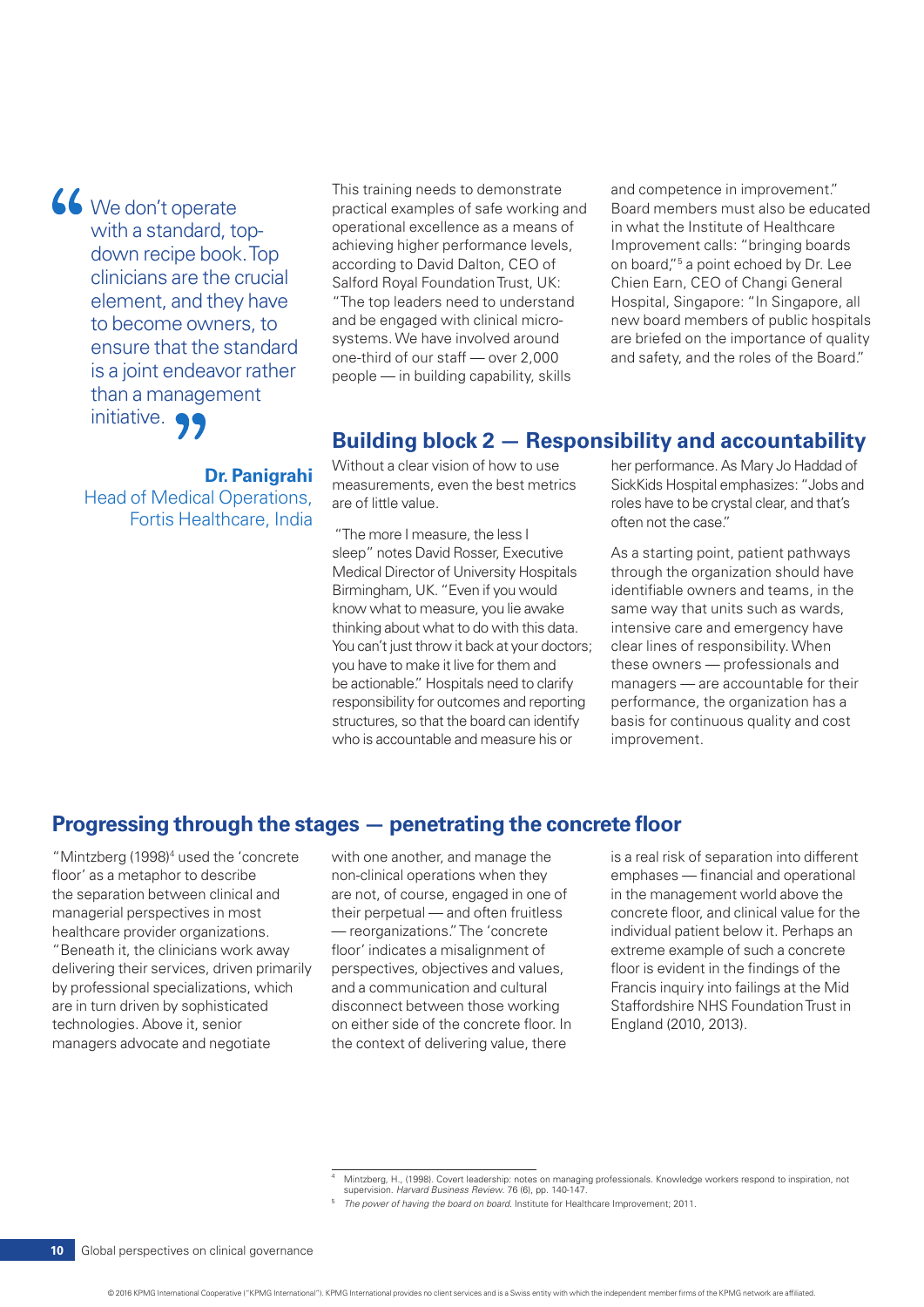By making outcomes the most important objective, the board sets the tone and oversees the quality strategy and implementation, underpinned by the proper metrics, with the Chief Executive Officer (CEO) and other executives fully accountable. An internal audit function augments such an approach, to monitor and improve governance processes, risk management and quality control. In this way, clinical governance should mirror financial governance, as David Dalton of Salford Royal Foundation Trust, UK explains: "The system for quality governance is built into our Trust's annual plan. Each of the risks are rated, and responsibility for monitoring and management is allocated on the basis of the level of risk involved, with the most critical sitting with the entire board, then the Chief Exec and so on. Quality and safety are a key part of all board meetings, and we've trained all board members. These topics constitute about a third of the agenda and time, and they are usually the first part of the meeting."

A streamlined upward flow of the most important measures can

keep everyone informed and avoid information overload, with appropriate levels of detail for each audience.

King's College Hospital NHS Foundation Trust, UK, has a well-developed approach, says Tim Smart, CEO: "We now have a Quality and Governance Board committee, on which I sit, in addition to Finance, Workforce and so forth. That committee has several feeder committees — which I don't attend — which cover all the subtopics, and are in turn fed by the ward and unit management."

Successful healthcare organizations no longer develop measures from the top down and recognize that those at the front line know what is most important to track. "In the old days, quality governance staff were on the sidelines and not respected nor attended to," says David Rosser of University Hospitals, Birmingham, UK, "We've changed that, making the quality of the work the central responsibility of our core lines. You have to make them accountable, and measure and monitor their work in a very timely way. That creates the drive."

66 A zero tolerance for complacency is crucial. Look at our mandate: we take care of sick kids, and every kid that comes through these doors should and will receive exemplary care. We have created an open, transparent, trusting culture, and if something goes wrong we delve into it, report on it, learn from it, and share these lessons. 99

> **Mary Jo Haddad** President and CEO, SickKids Hospital, Toronto

#### **A commitment to improvement**

In the German Helios hospital chain, data is reported from each clinic's medical director to the regional level, and then up to headquarters. "We go through reporting cycles like that every two months," explains Ralf Kuhlen, Chief Medical Officer. "We found ourselves scoring 'average' on stroke

outcomes, for example, and that was simply not good enough. So we picked that up, went into the best- and leastperforming clinics, learned what worked and what didn't, and improved our overall performance."

"Everybody has to participate, and we follow-up on problematic scores and enforce agreed quality measures, such as the usage of general surgery checklists. We have made it very clear, at all levels, who is responsible for such measures. Those are 'must dos'; when you don't, you're not working with us."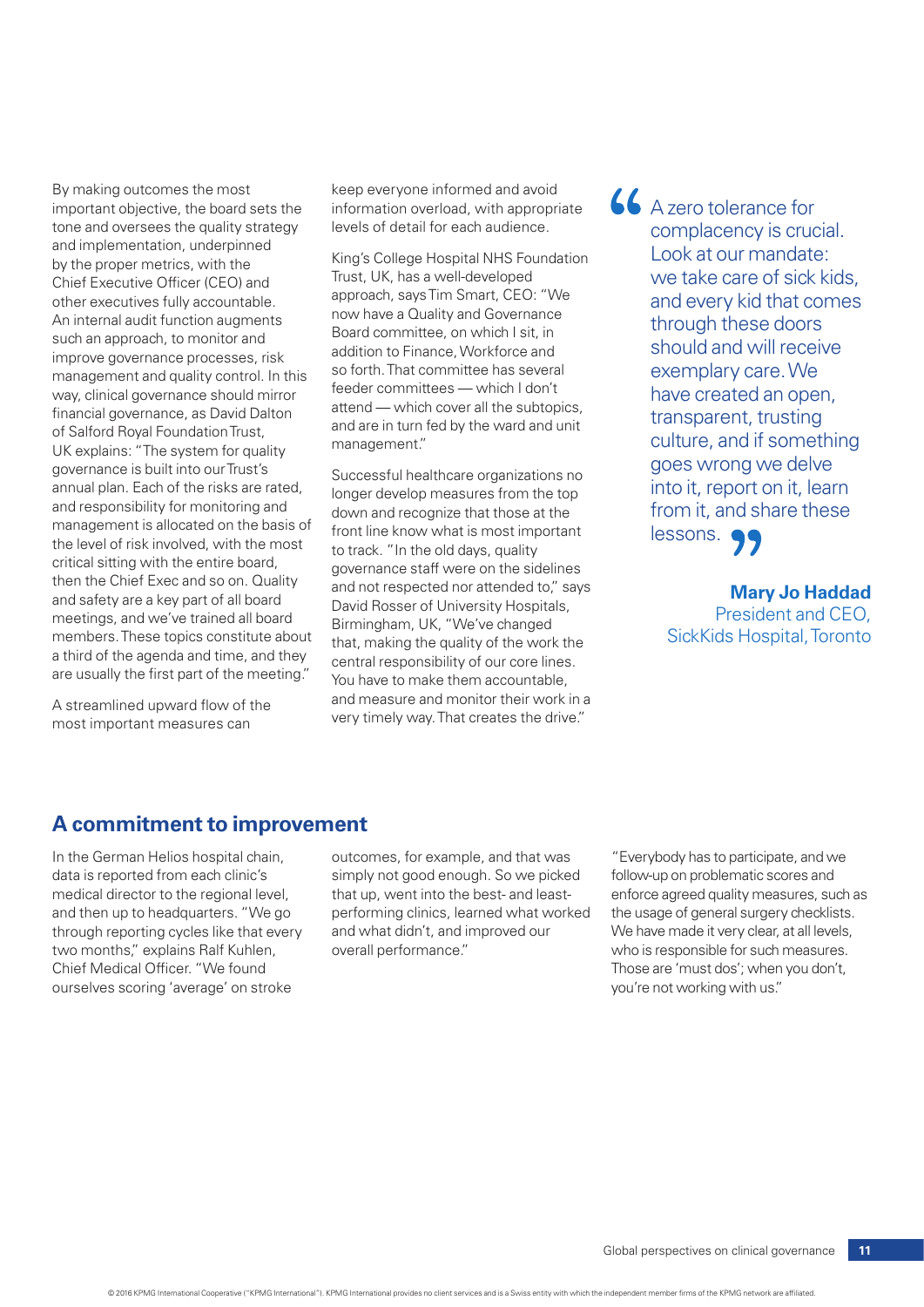### **A UK perspective**

In top-performing providers, internal auditors not only scrutinize financial reporting and governance processes, but also look at the way that quality is reported and governed. In some cases, there is a focus on data quality, which is arguably a key foundation of quality governance. Reliability and validity of reported quality data is often poor, something that is touched upon later in this document.

In the UK, the Quality Governance Framework tests the 'robustness' of quality governance in providers that either

want to achieve 'Foundation Trust' status or, alternatively, are experiencing quality problems. This framework was developed by Monitor, the regulator, and is explicitly multidimensional, touching on several building blocks. Boards first have to provide a self-certification statement showing compliance with the framework standards (to demonstrate that the board is in control of quality), after which an external assessment can take place. The framework, with which KPMG in the UK has extensive experience, is divided into four domains.

| <b>Strategy</b>                                                                | <b>Capability and culture</b>                                                                                               | <b>Processes and structure</b>                                                                                                           | <b>Measurement</b>                                                                            |
|--------------------------------------------------------------------------------|-----------------------------------------------------------------------------------------------------------------------------|------------------------------------------------------------------------------------------------------------------------------------------|-----------------------------------------------------------------------------------------------|
| <b>1a</b> Does quality drive the<br>Trust's strategy?                          | 2a Does the board have the<br>necessary leadership,<br>skills and knowledge to<br>ensure delivery of the<br>quality agenda? | <b>3a</b> Are there clear roles and<br>accountabilities for quality<br>governance?                                                       | 4a Is appropriate quality<br>information being<br>analyzed and challenged?                    |
| <b>1b</b> Is the board sufficiently<br>aware of potential risks to<br>quality? | 2b Does the board promote<br>a quality-focused culture<br>throughout the Trust?                                             | <b>3b</b> Are there clearly<br>defined, well understood<br>processes for escalating<br>and resolving issues and<br>managing performance? | <b>4b</b> Is the board assured<br>of the robustness of<br>information relating to<br>quality? |
|                                                                                |                                                                                                                             | <b>3c</b> Does the board actively<br>engage patients, staff and<br>other key stakeholders on<br>quality?                                 | <b>4c</b> Is the information on<br>quality being used<br>effectively?                         |

The internal auditors at KPMG in the UK take a mixed approach to data gathering and assessment.

- **Checking information:** the focus of policies; minutes of relevant committees; testing information flow from the floor/ward to the board level.
- **One-on-one interviews with executive and nonexecutive board members:** observing the board and the way decisions are made; time spent on quality and the interactions between executive and non-executive members (understanding the degree to which behavior is defensive, open and challenging, and the extent to which individuals are held to account).
- **Focus groups of staff to provide a view from the hospital floor:** do staff feel able to report? Is there an open, transparent listening culture?
- **Whistle-blowing:** is there a procedure in place? Do staff know about it and has it ever been used?
- **Risk registers and board assurance frameworks:** how are these updated, who owns the risks and what is being done to mitigate these risks?
- **Seeking information from other sources (regulatory and others):** mortality indices; serious untoward incident reports; action plans; staff and patient surveys; complaints; how are all these addressed if there are any adverse findings or trends?
- **Interview local stakeholders:** including clinical commissioning groups.

The framework helps bring these strands of information together through a scoring mechanism, which signals areas of concern over governance arrangements.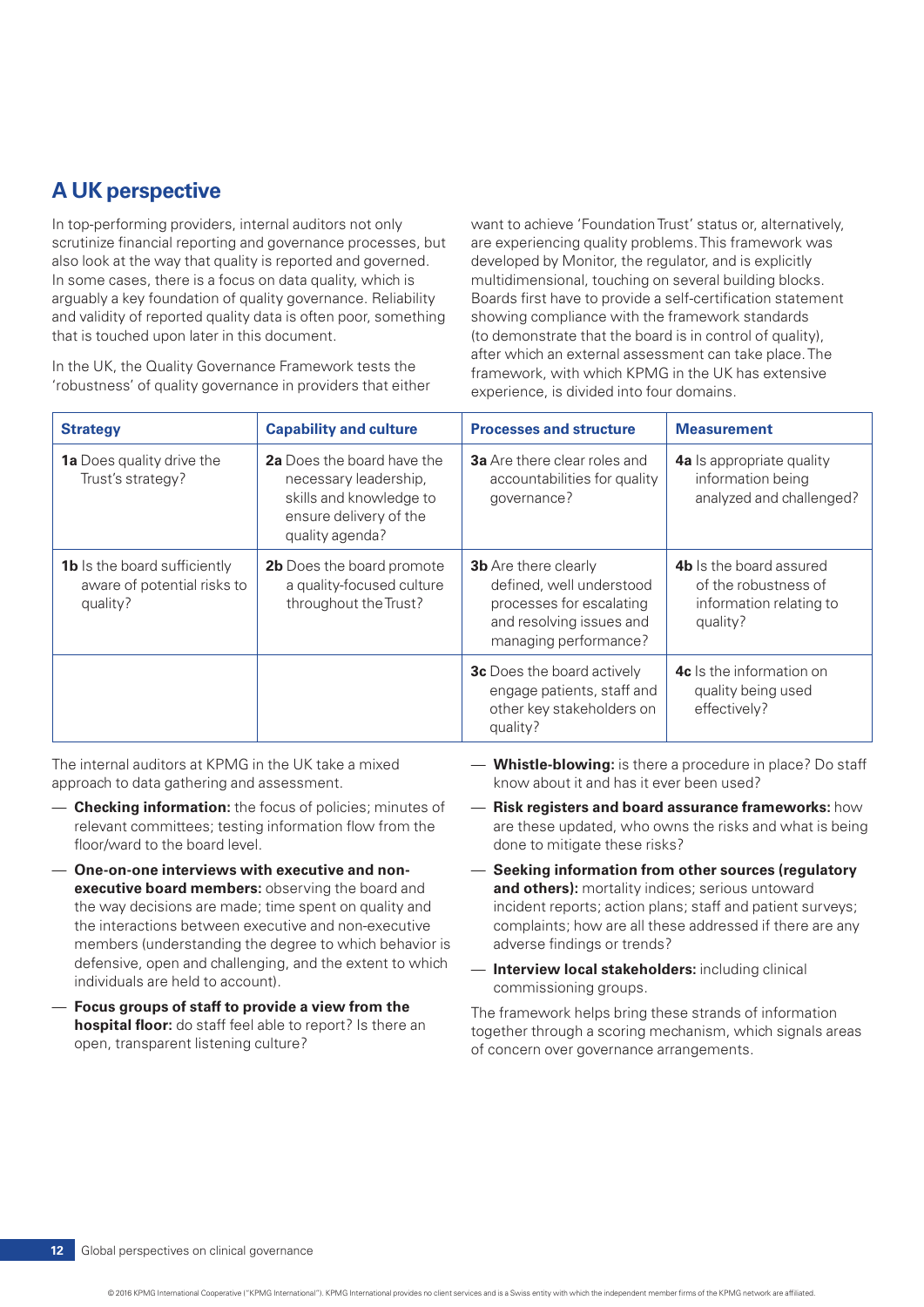### **Building block 3 — Optimizing and standardizing processes**

When every surgeon uses his or her own preferred operating technique, there is a higher chance of misunderstandings and errors. In a 'high reliability' organization, on the other hand, measurement, roles and culture are all aligned with standard pathways and operating procedures, which can reduce complexity and variation, improves cooperation and communication, and enhances quality.

With a higher level of scrutiny and double-checks, processes can become far more resilient. Front line professionals are responsible for confirming that guidelines are being followed, and have the capability and will to intervene should they fear that this is not happening.

Standard operating procedures should be embedded in the workflow, which is an approach that has produced tremendous results for Intermountain Healthcare.

Based in Utah, US, Intermountain has pioneered the integration of standard processes and measurement of outcomes, as Dr. Brent James, Chief Quality Officer explains: "We blended the guidelines into the flow of clinical work at the bedside, and added it to the checklists, order sets and clinical flow sheets that the clinicians already routinely used to deliver care. Guidelines are typically forgotten half of the time, so we made these automated pathways the default way of doing things around here."

In the UK, University Hospitals Birmingham's IT system has similar, constant checks on whether crucial process steps are made, guidelines are followed, and medications are given. In some cases, innovations can be very simple, as proven by Helios Clinics' 'Stroke Box,' which put all the material needed for acute stroke treatment (syringe, anti-thrombolytic drug, checklist) in one container, automating the process and increasing compliance to guidelines.

66 Guidelines are typically forgotten half of the time, so we made these automated pathways the default way of doing things. 99

**Dr. Brent James**

Chief Quality Officer, Intermountain Healthcare, US

### **Average is not good enough**

According to Malcolm Lowe-Lauri, KPMG in Australia: "All too often, benchmarks in healthcare measure against the average. If I'm average, it's typically considered okay. Yet we should be aiming at the leading edge." Mary Jo Haddad of SickKids Hospital

concurs: "We all have to feel the innate urge to learn, to become better. You have to be willing to take smart risks. A manager with a poor performance measure should share this with his or her team. The emergency team should be asking: 'How come surgery had

better performance than us this year?' We are not going to let that happen again!' If all my indicators are meeting target, then the targets are probably set too low."

66 Devolving responsibility is key to the approach — so is staff and doctor participation. Dena Van Den Bergh, Director: Quality Leadership and IT, Netcare Limited, South Africa says: "We have moved away from physician 'buy-in' to one where they get involved early and take on leadership roles in improvement'. Doctors increasingly step forward for this — "they are hungry for data that supports improvement, it's not about incentives".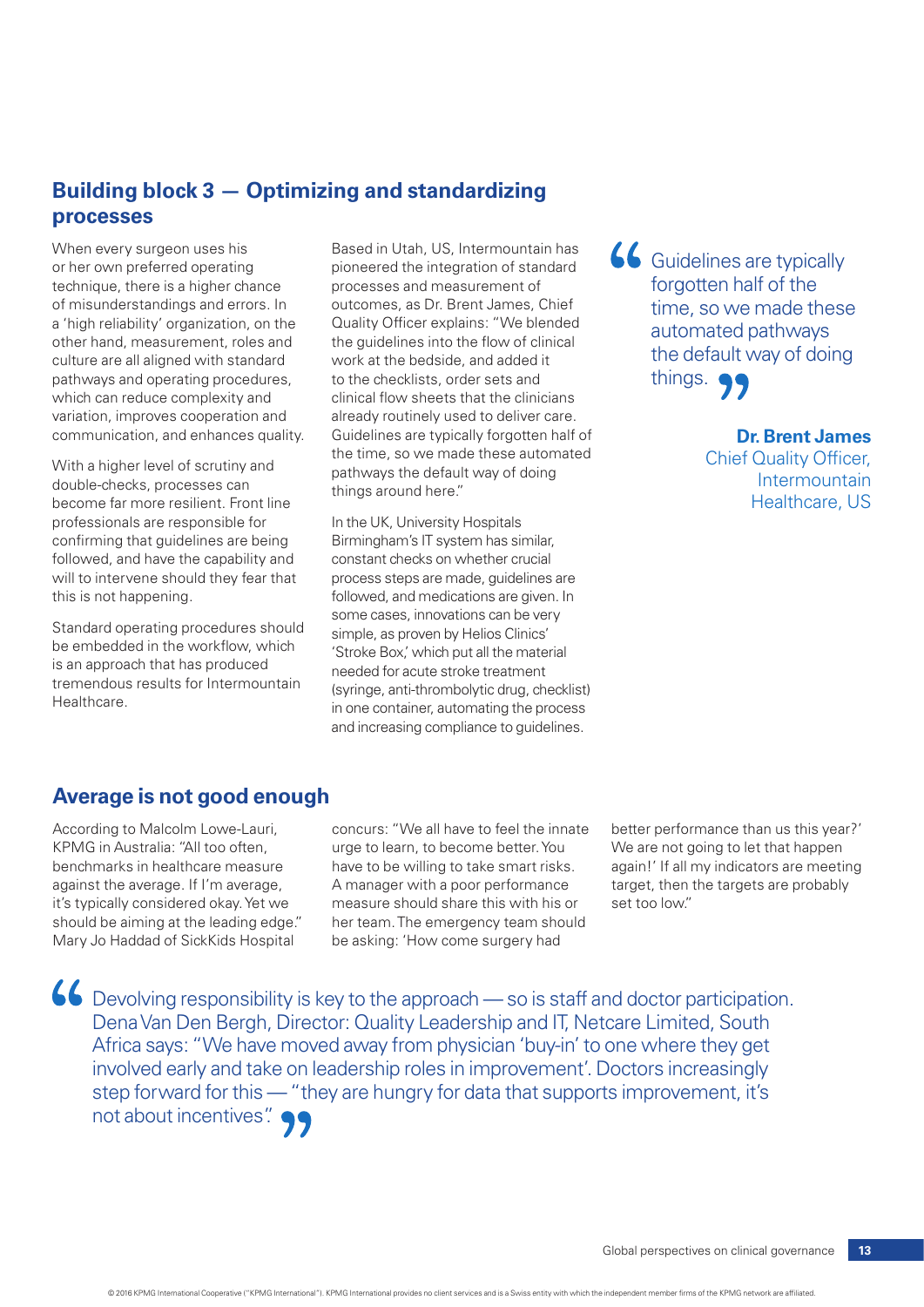#### **Standardization and clinical excellence are natural bedfellows**

Opponents of clinical care pathways argue that they stifle individual judgment, losing the 'art' of medicine. Yet, in the same way that improvisational jazz is based upon standard chords and melodies (actually called 'standards'), it is by mastering the 'standards' that one learns to improvise. Subtly deviating from the standard at the right time, in the right way, turns the standard into art. True professional excellence is achieved through standards; not in spite of them.

"You have to build in mechanisms actionable in dynamic care pathways for people to find and follow those that are constantly updated with new guidelines," argues Mary Jo Haddad, knowledge. This is the upgraded Mayo President and CEO of Toronto's philosophy that is fit for our larger scale SickKids Hospital. "Translating and technology-supported, as if you requires a clear message and a clear have the power of all of Mayo behind understanding of the target, and crystal you." clear roles and responsibilities." This<br>
is where the different building blocks<br>
come together. The compliance with<br>
and outcomes of the care paths are<br>
standardization' in healthcare: "In measured, with results fed back to the Germany, the medical specialist is still 'owners,' who monitor and constantly<br>improve the value delivered by the care<br>path. "Once you have the process in standards do not work for doctors." place, and you measure the outcomes<br>
and close the feedback loop, you<br>
improve the guidelines as well." by everyone we interviewed for this

newest insights from the ongoing<br>
measurement and improvement<br>
To achieve true excellence,<br>
To achieve true excellence,<br>
an organization first needs a standard<br>
an organization first needs a standard

The Mayo Clinic's Mike Harper<br>
also emphasizes the importance<br>
of evidence-based, user-friendly<br>
processes, infused with the<br>
newest insights from the ongoing<br>
measurement and improvement<br>
measurement and improvement<br>
meas cycles. "We call this our 'knowledge-to-<br>delivery engine.' By using all of Mayo's<br>expertise to filter internal and external<br>information and knowledge, we arrive at optimal processes, which are made<br>at optimal processes, wh

### **Intermountain Healthcare: saving lives, reducing costs**

of guideline variances dropped from 104 clinical processes that account

By introducing standard workflow 59 percent to 6 percent within just four for the vast majority of the care within guidelines, and measuring outcomes, months. Patient survival increased Intermountain's care delivery system, Intermountain Healthcare has from 9.5 percent to 44 percent, with a similar degree of success.<sup>7</sup> The made dramatic and continuous physicians' time commitments fell by group is now widely regarded as one of improvements. For patients who about half, and the total cost of care the top, high-value providers in the US, were most seriously ill with acute decreased by 25 percent. This approach achieving excellent outcomes at low respiratory distress syndrome, the rate has since been extended to cover costs.

© 2016 KPMG International Cooperative ("KPMG International"). KPMG International provides no client services and is a Swiss entity with which the independent member firms of the KPMG network are affiliated.

James, B.C. and L.A. Savitz, (2011). How Intermountain trimmed health care costs through robust quality improvement efforts. *Health Affairs*, 30 (6), pp. 1185-91.

For example: (2012) The checklist, big med. Restaurant chains have managed to combine quality control, cost control, and innovation. Can health care? *The New Yorker*.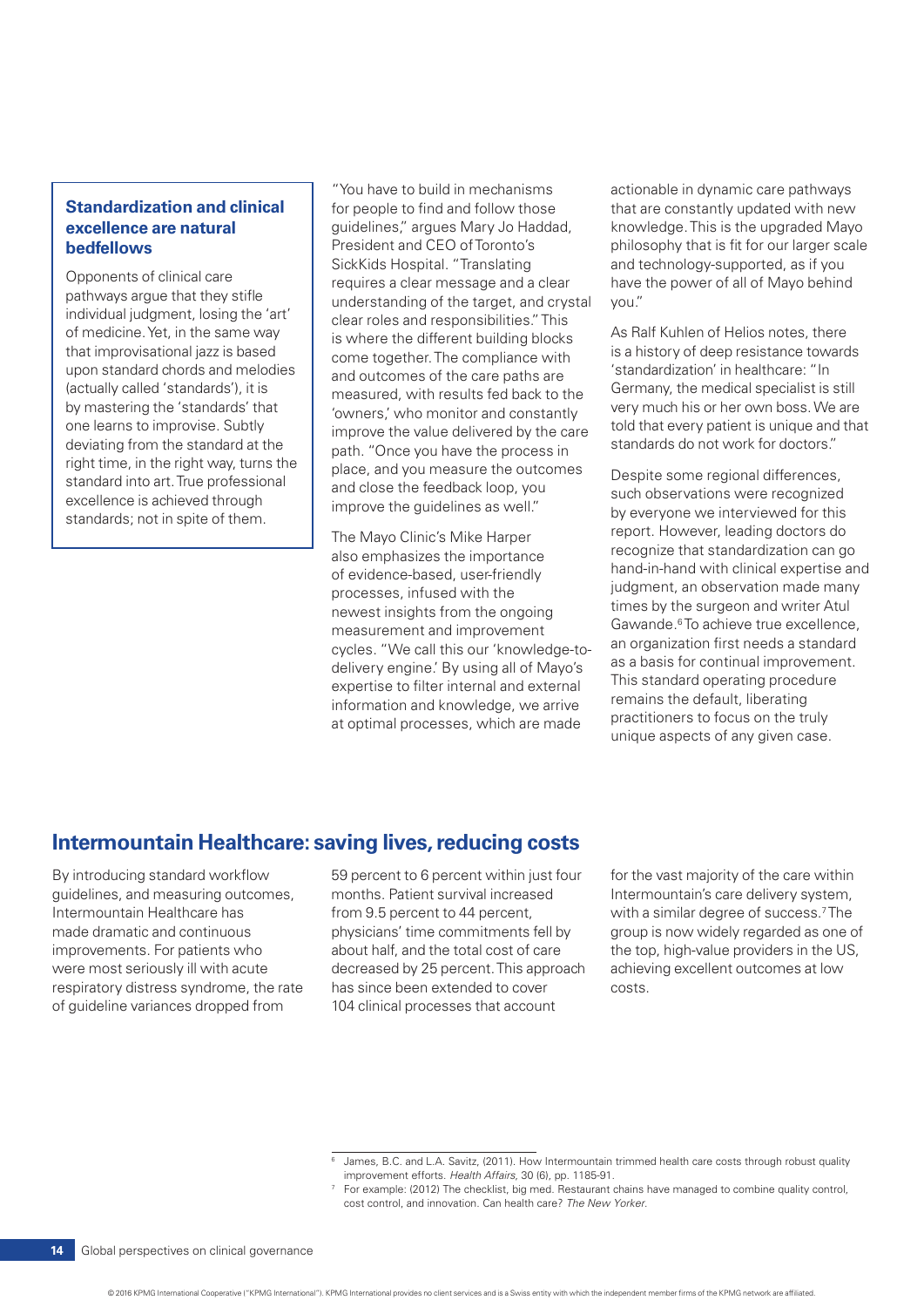### **Building block 4 — Measurement**

All the organizations taking part in our discussions share an obsession with measurement, as Mayo Clinic's Mike Harper succinctly explains: "We aim to religiously and relentlessly measure and re-measure."

State-of-the-art internal dashboards are commonplace, along with process and outcome measures from the ward-level up, covering a wide range of quality outcomes, prevention practices, re-admissions, length-of-stay and throughput time data, and compliance with protocol. Many measures are real-time and automatically fed to professionals and — where relevant higher management tiers and, ultimately, the board. Data is fed back to the owners of clinical pathways to enable continuous improvement.

#### **Quality dashboards**

In most leading organizations, those responsible for specific care processes — and the individuals they report to — have internal quality reporting and monitoring systems. These provide general oversight at the highest levels, and can investigate the drivers behind low- or high-scoring measures. By benchmarking against peers, they use an internal clinical intelligence platform, constantly updated, to close any performance gaps at the point of care.



**High level overview**

Source: UHB/KPMG International Hospital Benchmarking tool

### **The Mayo care process model**

The Mayo Clinic is developing a bank of care processes, which is their term for care pathways. "These care processes should be used 80 percent of the time, and we measure that," says Mike Harper, Executive Dean of Clinical Practice. "This is key to how we manage and control quality. We now have 75 -125 care process models, including frequently asked questions (FAQs) for the experts to review, comment on and accept." They then integrate

these guidelines into the workflow: "For example, we have experts on prolonged cardiac QT syndrome, and need to spread their knowledge around the organization. You have to detect this condition on the ECG, because outcomes can be disastrous if you don't spot it, and medications can make things worse if you don't know the patient has it. Despite creating a rule for the emergency room, people ignored the rule, and non-experts didn't

know what to do with the alarm. So we added more explanation to the rule, a set of FAQs detailing when to refer, and when to do something else — and many people still got the wrong medications and/or were not referred to the cardiologist. Finally, we built the rules into the order system and inserted checks into the medication system, so that technology ensures that you will remember, bringing the number of mistakes down to zero."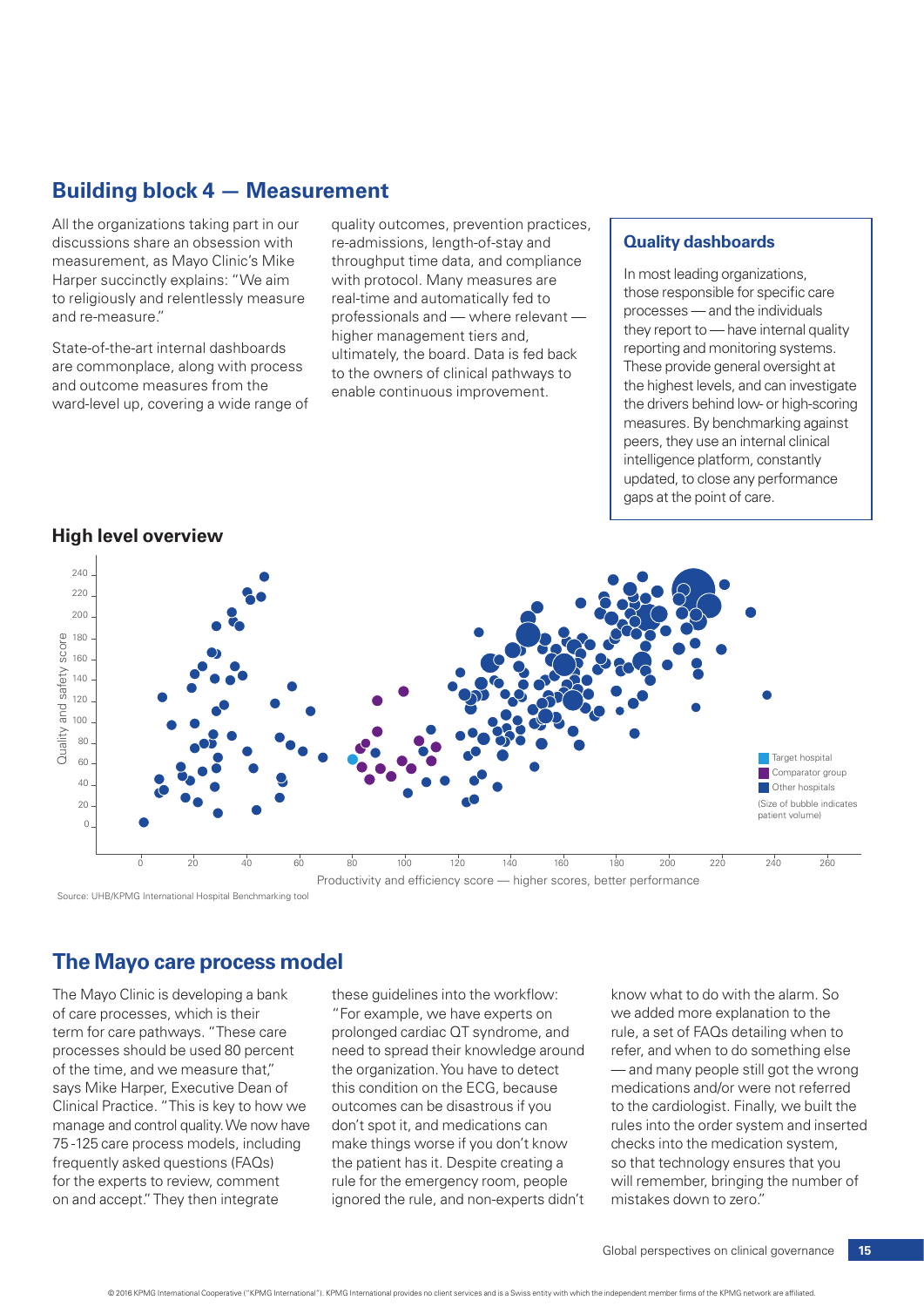#### **The power of benchmarking**

Forward-thinking organizations aim to benchmark themselves internationally, to learn from best practice around the world. In partnership with University Hospitals Birmingham, UK, KPMG has developed an International Hospital Benchmark (IHB), which helps hospitals compare quality and safety, productivity and efficiency, and financial performance with one another. This tool is part of KPMG's commitment to the sector to help increase the effectiveness and efficiency of clinical governance. It allows point-of-care benchmarking and data-exploration at both the hospital and the diagnosis level, using sophisticated web-based technology. See page 15 and pages 23–24 in this report for illustrations of what the tool can do. For more information on IHB, contact healthcare@kpmg.com, or your national practice leader.

66 We constantly face the issue of limited documentation, yet we work around that, and obtain data through different methods. We measure to improve, to be better than the rest. 99

> **Dr. Panigrahi Head of Medical Operations,** Fortis Healthcare, India

The search for new and better "We've started with a few specialties", measures never ceases, according concurs Dr. Panigrahi, Head of Medical to David Rosser, Executive Medical Operations of Fortis Healthcare. "Three Director of University Hospitals outcomes are being tracked and Birmingham, UK. "We are not sure that measured — percutaneous coronary we are measuring what we should be intervention (PCI) and coronary artery measuring as best as we can." bypass grafting (CABG) in Cardiac

create score cards, dive deeper. We hternational Consortium for Health<br>are constantly trying to figure out Outcome Measurement (ICOHM). what's most important to measure.<br>The leadership task is to keep focusing, and a subcomes and your outcomes The leadership task is to keep focusing, day outcomes, one-year outcomes, connect the measurement with the core and revascularization outcomes. For organizational goals and priorities and  $\frac{1}{2}$  cordinal outcomes. For

Interestingly, these organizations do not<br>fall into the trap of over-measurement<br>that has jammed the work schedules<br>of many hospitals, causing project<br>overload. "For us," says David Dalton,<br>CEO of Salford Royal Foundation is not a project: it is an integrated part of  $\frac{1}{2}$  All those involved in our interviews everyday work."

poneers do not let technology gaps<br>Mary le Haddad of Sickkida Heapital such as interoperability or incomplete Mary Jo Haddad of SickKids Hospital such as interoperability or incomplete that is used in the such as interoperability or incomplete charge of the state of the state of the state of the state of the state of the state of observes: "A key example is in pediatric electronic records hold them back,<br>cardiac surgery. We started a database despite some — such as Fortis hospitals<br>to measure outcomes of this type in India — possessing older system passion."

This outlook is shared by Mary Jo<br>
Haddad, President and CEO of SickKids<br>
Hospital in Toronto: "Everybody wants<br>
to measure everything. That is in the<br>
culture of our organization. We measure,<br>
create score cards, dive dee organizational goals and priorities and cardiac surgery, we have adopted the ultimately measure what matters." Euroscore, a standardized outcome

agree that IT infrastructure is key to the Measurements are only relevant when success of dashboards. However, these<br>they relate to patient externes as such pioneers do not let technology gaps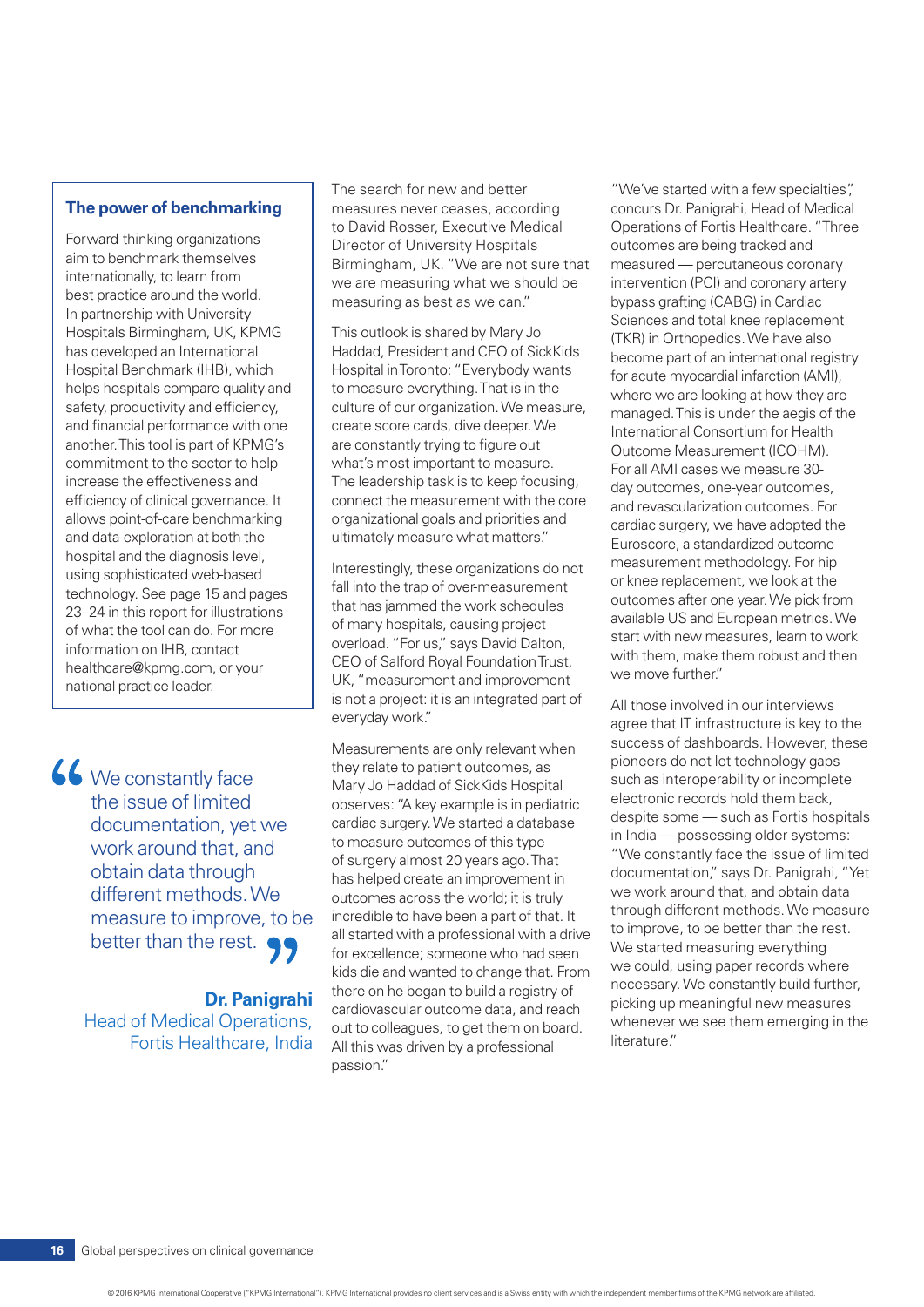# The journey towards 'high reliability'

Despite representing many of the world's foremost healthcare organizations, none of the leaders interviewed for this paper were confident that their institutions had reached a state of high reliability, which entails a journey through four stages:



Becoming a Phase 2 or even Phase 3 organization is a high ambition — but the public demands it, and the business case is clear for both those delivering and receiving or contracting the care. Becoming 'in control' of quality, we see time and time again, creates a much stronger grasp on expenditures as well. Ultimately, delivering high-quality care is why most providers and professionals stepped into the business in the first place.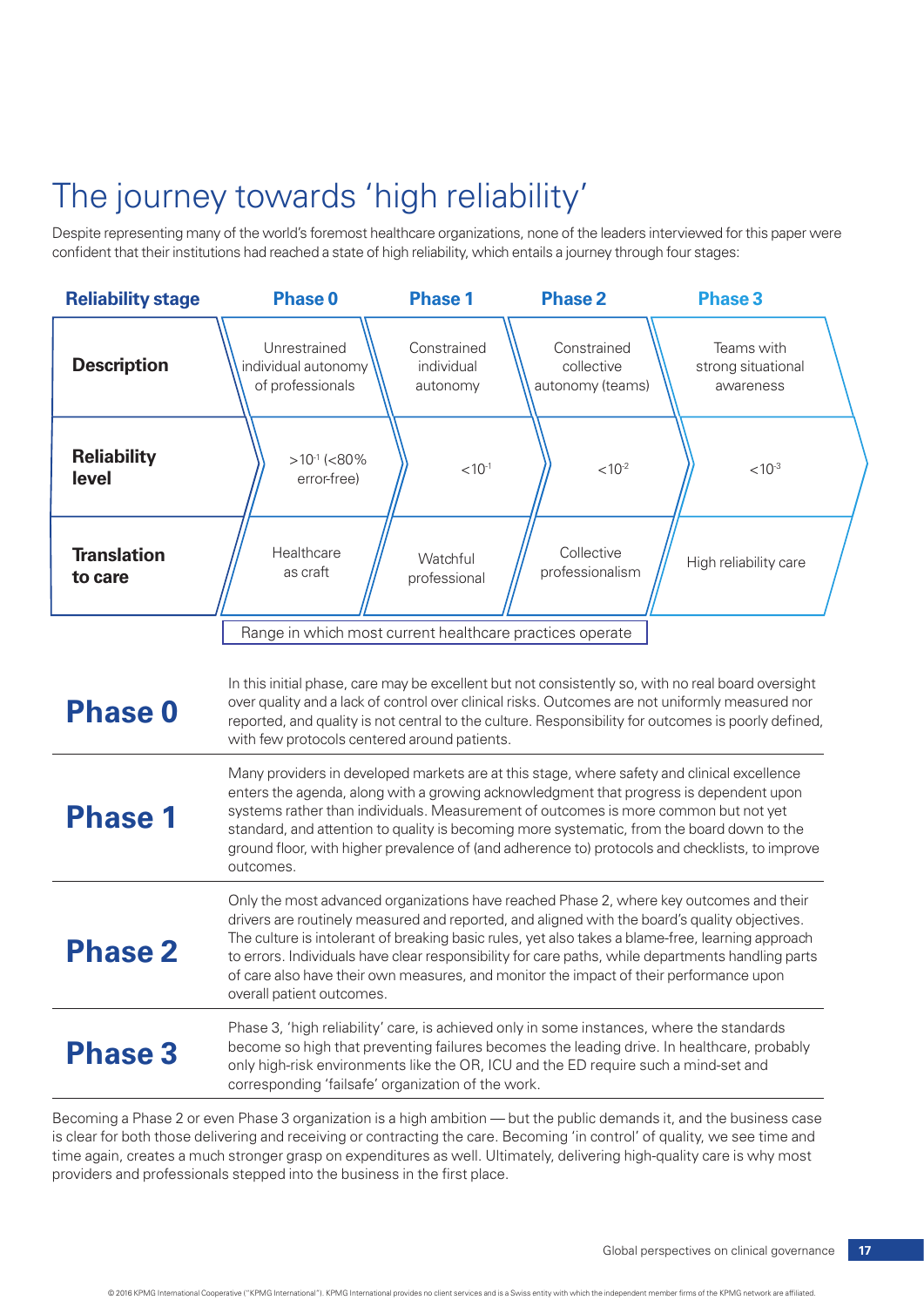# System governance: assuring quality

66 Regulation is much too important to leave to the regulators.

**Niall Dickson** Chief Executive and Registrar, General Medical Council, UK As payers, patients, governments and regulators demand to know more about care delivery and quality, providers are seeking reliable and meaningful metrics. Many healthcare leaders perceive a disconnect between the internal drive for excellence and external requests for measurement and assurance, viewing the latter as unnecessary administration. In the quest to become high-reliability organizations, a greater focus on care outcomes can help providers to align these two tasks by reducing complexity and increasing transparency to the benefit of all stakeholders.

The one exception to this call for a shift towards outcome measures is safety. Although measurement enhances safety, *measuring the successful avoidance of catastrophic events* such as wrong-side surgery, complications and medication errors is not a feasible way towards assurance. In common with other highrisk industries, certification is often the preferred way forward, coupled with careful oversight and engaged clinicians.

## The tension between internal and external reporting

Many executives contributing to this paper noted the constant tension between how they felt their organization should be held to account and how their health organizations actually judge them. There was virtually unanimous concern over the increasing number of measures, most of which are felt to be largely irrelevant. Leaders acknowledge the rights of patients and payers to know the outcomes that

matter to them, yet also feel that the incessant demands for information can actually hold back rather than stimulate transparency and accountability.

These views were largely consistent across different healthcare organizations and geographies. "We have to report on well over 300 measures, a number that is rapidly expanding each year," says the Mayo Clinic's Mike Harper, referring to requests coming from different sources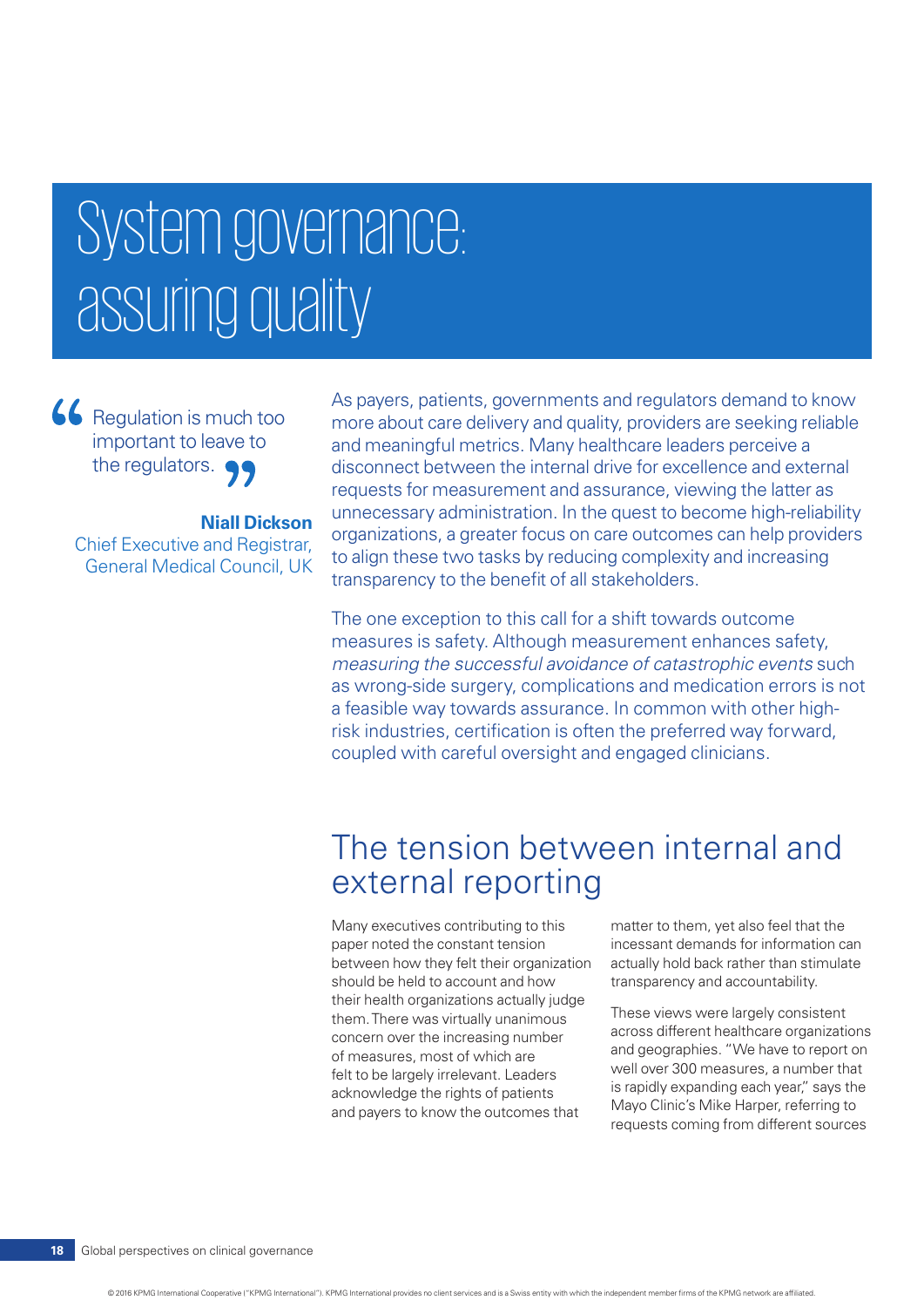such as regulators, accreditation agencies and state departments of health. "We play the game, but the regulators and payers often do not coordinate their efforts nor focus on the things that we think represent 'value.' It takes a lot of manpower to cobble together the information." This includes time spent working with on-site inspections and survey teams that aim to dive deeper into the data, to discover whether the organization is compliant with accreditation standards and other regulations.

### **A lack of focus**

The UK's Mid Staffordshire NHS Foundation Trust Public Inquiry revealed shockingly low standards of care that were allowed to persist over many years. As the Francis inquiry report concludes, the checks and balances of the healthcare system took much effort and many meetings, but ultimately did not address the underlying problem.

David Rosser, Executive Medical Director of University Hospitals Birmingham, UK, commented on the effort that goes into reporting hundreds of measures to the clinical quality commissions, regulators, the General Medical Council and local governing bodies: "The majority of these are measuring the wrong thing, such as mortality measures and the overall performance of hospitals. Yet overall mortality simply is far too limited a measure when the quality of hospital care is concerned."

According to Malcolm Lowe-Lauri of KPMG in Australia and previous CEO of University Hospitals of Leicester, UK: "The regulators were too remote and working at a too detailed level. They turn up a day late and a dollar short; not because of a lack of detail, but because of a lack of focus on what really matters." 66 Any organization basing its clinical measurements on inadequate internal administrative data and external regulatory requirements — rather than on intermediate and final clinical, cost, and service outcomes built around specific clinical care processes — will fail in its attempts to manage care delivery. 99

> **Dr. Brent James** Chief Quality Officer, **Intermountain** Healthcare, US<sup>8</sup>

### **The outcomes that matter**

Professionals and scientists are used to discussing those outcomes — known as 'primary endpoints' — that really matter to patients with a specific or multiple conditions.

These endpoints are an excellent starting point for measuring broader outcomes. For stroke care, for example, the status 90 days after the onset

of stroke is seen as the 'primary outcome measure,' on the road to optimum recovery. For rheumatoid arthritis patients, the most important intermediate goal — a strong predictor of long-term outcomes — is controlling the disease activity, as measured by the disease activity score, achievable through a few questions and one blood test.9, 10

<sup>&</sup>lt;sup>8</sup> James, B.C. and L.A. Savitz, (2011). How Intermountain trimmed health care costs through robust quality improvement efforts. *Health Affairs*, 30 (6), pp. 1185-91.

<sup>&</sup>lt;sup>9</sup> Lees, K.R. et al, (2013). Contemporary outcome measures in acute stroke research: choice of primary outcome measure. European Stroke Organization Outcomes Working Group. *Stroke*. 43(4), pp. 1163-70.

<sup>&</sup>lt;sup>10</sup> Fransen, J. and P.L. van Riel, (2009). Outcome measures in inflammatory rheumatic diseases. *Arthritis*. 11, pp. 244.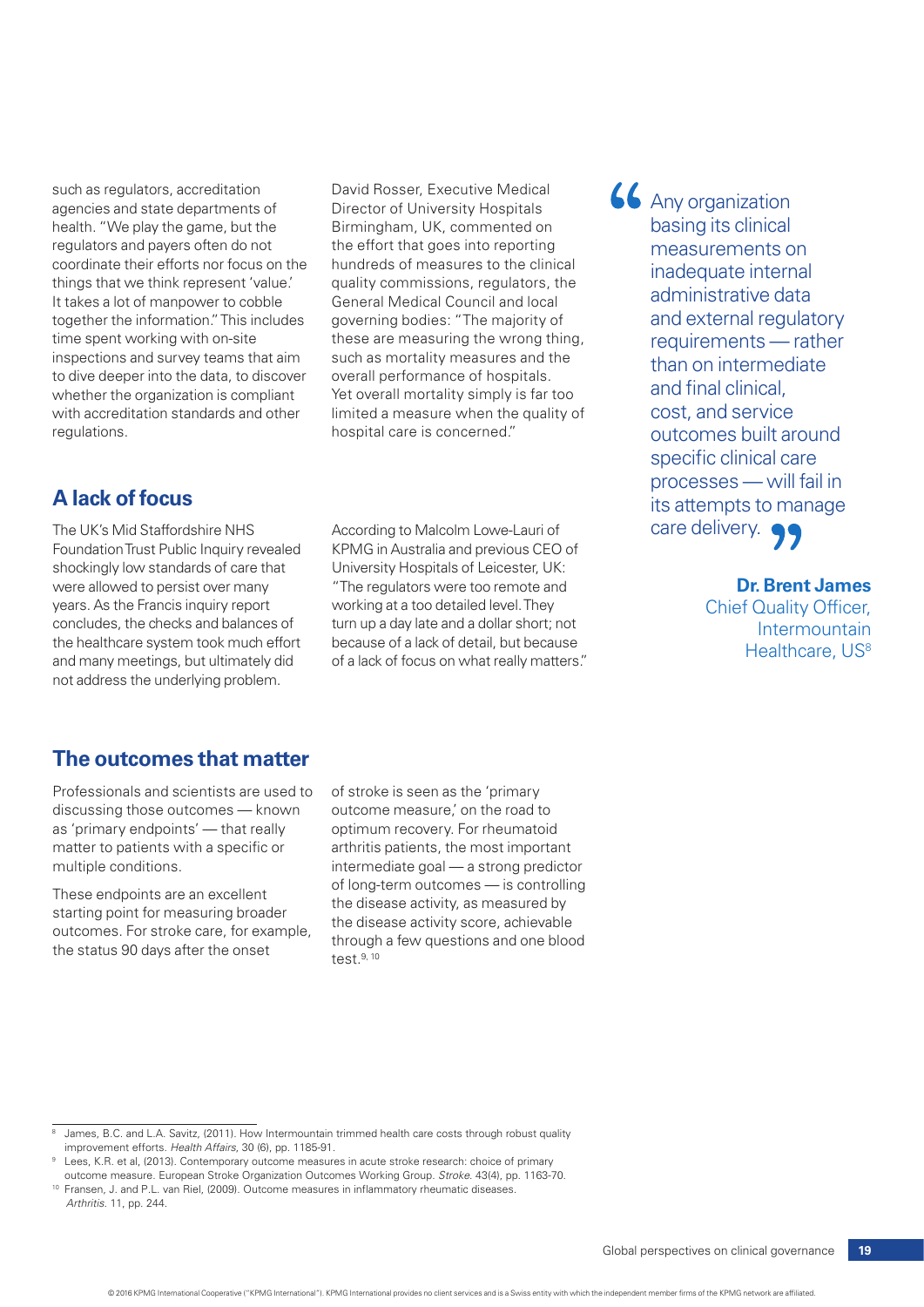#### **Measuring what is important**

"One UK hospital asked an expert statistician to determine the most important performance indicator for each of its services. The response was completely different to that which was being reported. When boards or regulators have too limited a focus on measures, the whole dashboard may be green while the house is on fire."

> **Neil Thomas,**  Audit Partner, KPMG in the UK

The leaders interviewed felt that, we are trying to do, by diminishing at best, half of the information they staff engagement and even reported was meaningful — and undermining the board's authority, some felt that none was of any use. In which is perceived as micromanaging. these tasks send out confusing and wrongly focused messages are huge." potentially demotivating messages to<br>
healthcare professionals, as Mary Jo<br>
Haddad of Toronto's SickKids Hospital<br>
points out: "We've been working<br>
on measurement for a long time.<br>
Too often, policy-makers come up<br>
with ne must be meaningful to impact positive and linked targets and then publish the<br>must be meaningful to impact positive outcomes reliably and verifiably." change and improvement. Measuring irrelevant items may actually hurt what

addition to the administrative costs, The unintended consequences of such

any relevance to us. In Ontario, for<br>example, we are required to report on<br>a number of key measures, a number<br>of which are not overly relevant to<br>children's hospitals. I would rather<br>report on the key indicators that are<br>r

66 Measurement must be meaningful to impact positive change and improvement.

> **Mary Jo Haddad,** President and CEO, SickKids Hospital, Toronto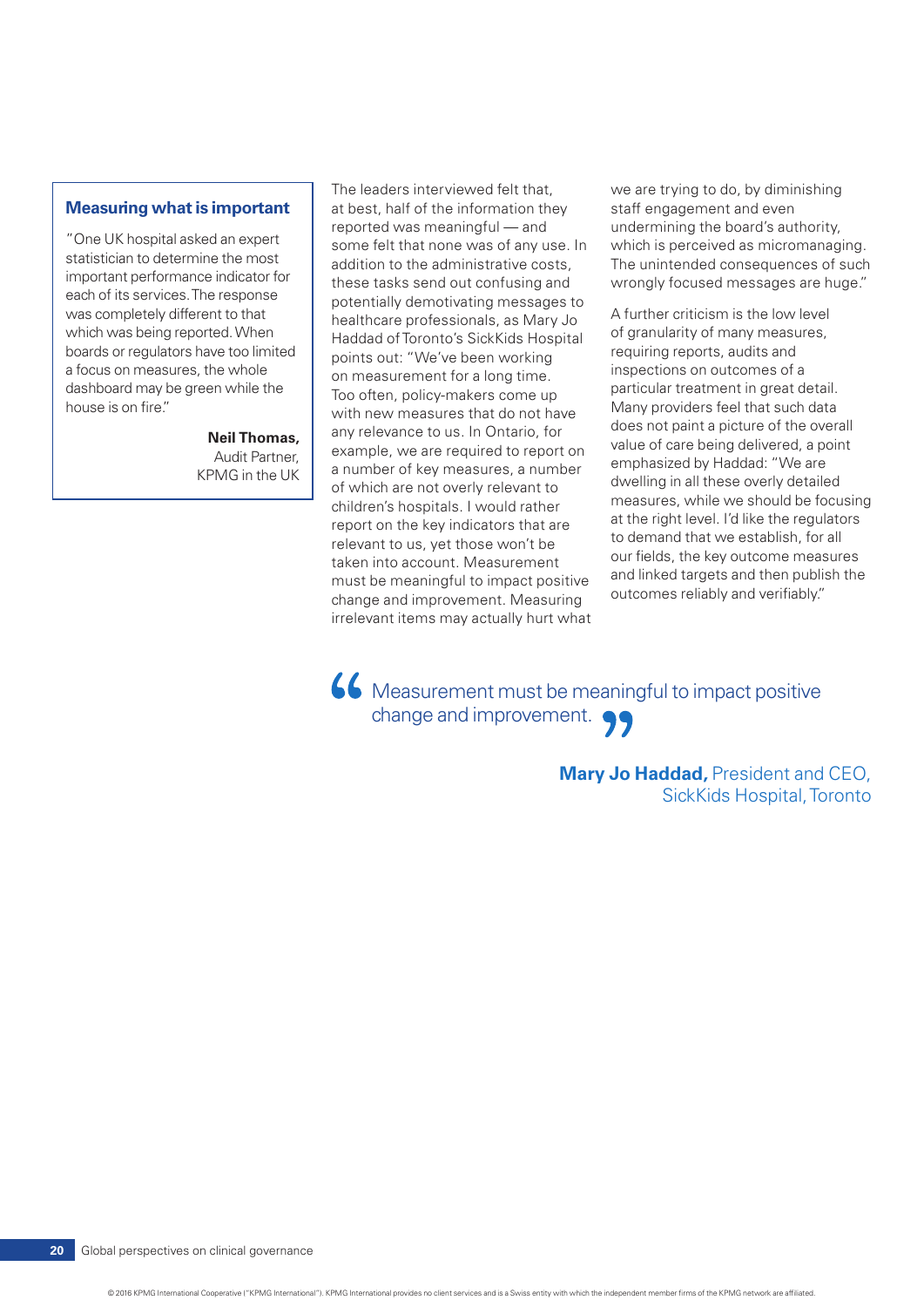## Making measurements simpler and more relevant

Some of the most important measures — for both internal and external use — are those that capture the overall outcomes of the care. To a diabetic patient, for example, the Hb1Ac (an intermediate outcome measure) is not a meaningful goal in itself; the true objective is to combine a full life with as few symptoms, exacerbations and long-term complications as possible. Similarly, for acute stroke or cancer patients, the core goals are survival, optimal recovery and, ultimately, quality of life.

Once hospitals are able to reliably measure and report these outcomes, and demonstrate improvements over time, there is no need to publicly report a plethora of process and intermediate measures. Healthcare boards, patients, payers, governments and other stakeholders around the world will likely no longer be interested in processes

for patient centeredness, timeliness and effectiveness; they will just want to know whether providers are delivering best possible outcomes.

This is a new approach and, not unexpectedly, the sector is still trying to define the key outcomes and find ways to measure these effectively.

"Ideally, internationally standardized measures would work best," argues Ralf Kuhlen of Germany's Helios Kliniken. "In that way, everyone would be doing the same; we could compare outcomes, and we could really bring medicine forward." In the absence of such measures, Helios has developed its own set of measures based on hospital administrative data, with an emphasis upon key outcomes. This is published annually for every clinic that is part of the Helios group.

**66** We need competition on outcomes, not on the metrics!  $\bullet \bullet$ 

> **Dr. Panigrahi** Head of Medical Operations, Fortis Healthcare, India

 Ideally, internationally standardized measures would work best. In that way, everyone would be doing the same; we could compare outcomes, and we could really bring medicine forward. 99

> **Ralf Kuhlen,** Chief Medical Officer, Helios Kliniken, Germany

#### **Until recently, real outcome measures were rare**

Processes are the most common measurements because they are easier to measure and do not require detailed risk-adjustment. Measuring outcomes, on the other hand, means gathering data from a variety of different care providers that are often not connected. Providers usually do not have access to data from

other systems; even clinical registries only follow the patient as far as the reach of the relevant profession goes. Payers will have data that transcend organizational boundaries, but until recently, these sources were rarely combined.

External agencies have been focused primarily on the quality of care that a provider delivers, rather than on the quality of care a patient receives. The latter is a tougher challenge, as care is typically received from more than one provider.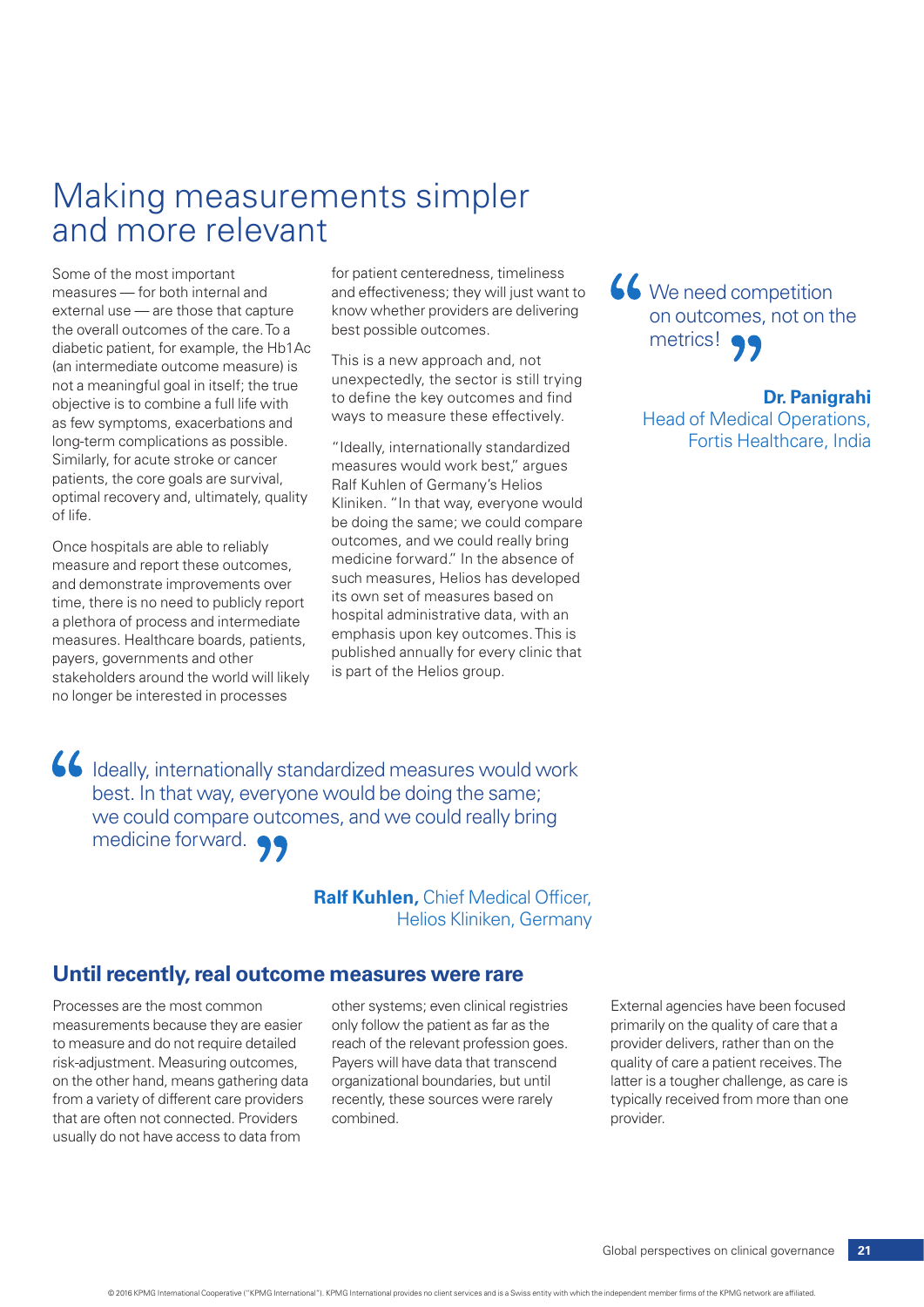66 Ask not what you need to do for clinical data entry and patient assessment, but what clinical data entry and assessment can do for you. 99

### **Daniel Rav.**

**Co-founder and Director** of Quality and Outcomes **Research Unit, University** Hospitals Birmingham, UK Nevertheless, progress on outcome including the appropriateness of measurement is promising. In interventions. In some of the leading oncology and cardiovascular surgery, US Accountable Care Organization standardized outcome measures (ACO) developments, payers and internationally coordinated clinical databases with clinical registries to registries. For acute cardiovascular, improve the validity of measured chronic and elective care, the outcomes. Dutch Health Insurers' association

are becoming available through providers are combining administrative

has used its all-payer database to<br>
work with leading professionals to<br>
establish key outcome measures for<br>
conditions such as strokes, AMI and<br>
Parkinson's disease. By combining<br>
this work with patient-reported<br>
outcome m

### Does the increase in improving compliance with process measures translate into improved outcomes?

The NHS in England introduced a new penalties for non-compliance, in the policy relating specifically to venous hope that if patients were deemed to be thromboembolism (VTE) and pulmonary at risk the appropriate steps would be embolisms (PE). It required all hospitals taken, reducing clinical risk and improving in the country to complete a clinical outcome. risk assessment of 90 percent of their<br>patients who were admitted to determine The graphs show how each hospital<br>if they were at risk of developing a VTE or<br>PE. This process measure was designed and when they achieved the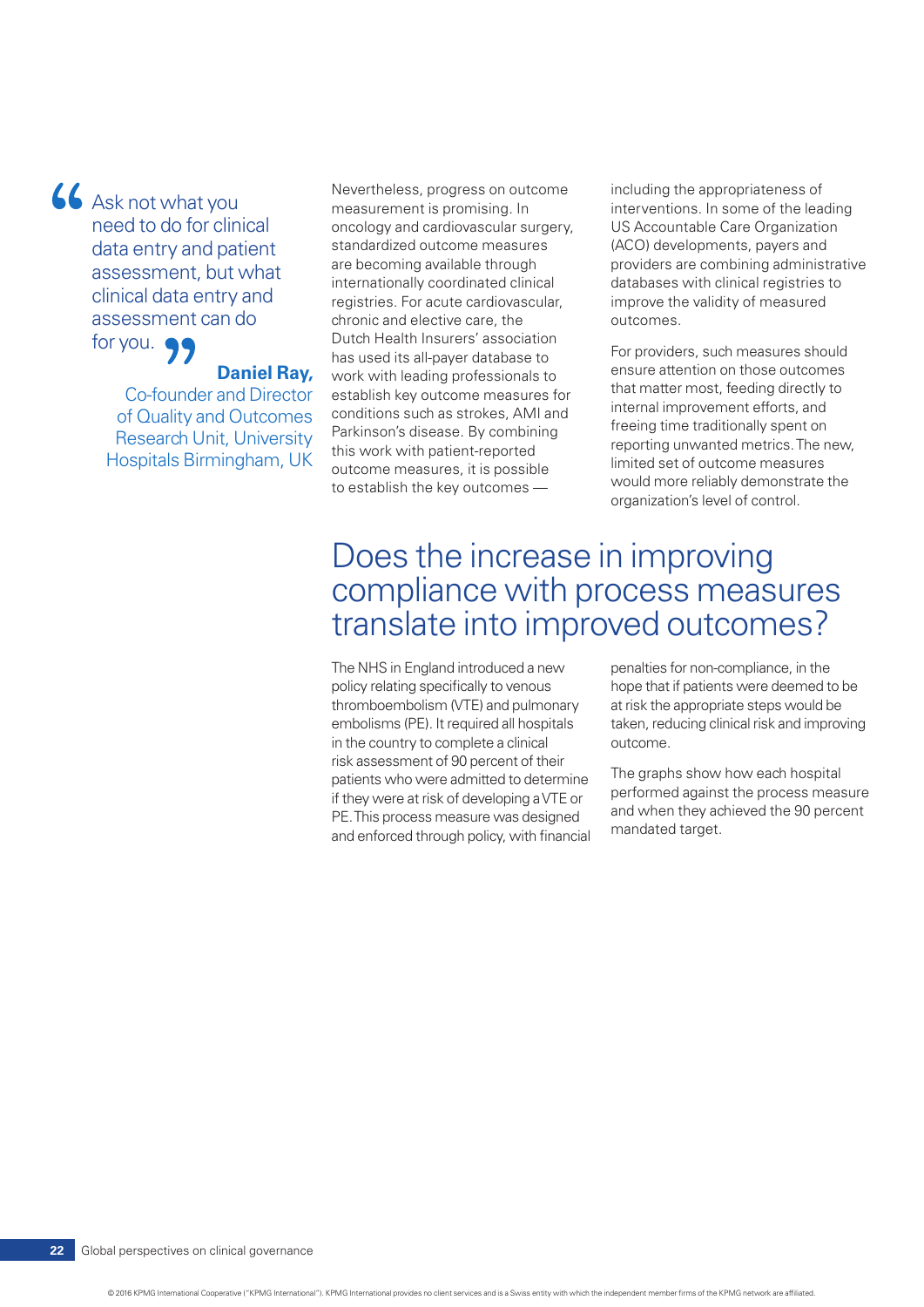

#### **Clinical risk assessment for VTE over time in England**

Graph showing the change in uptake for VTE risk assessment for trusts in England. **Conclusion:** Following the new targets on VTE risk assessment in 2010, 96 percent of trusts managed to achieve the 90 percent target by April 2012.

Source: Healthcare Evaluation Data (HED), developed by Quality and Outcomes Research Unit, University Hospitals Birmingham, 2013.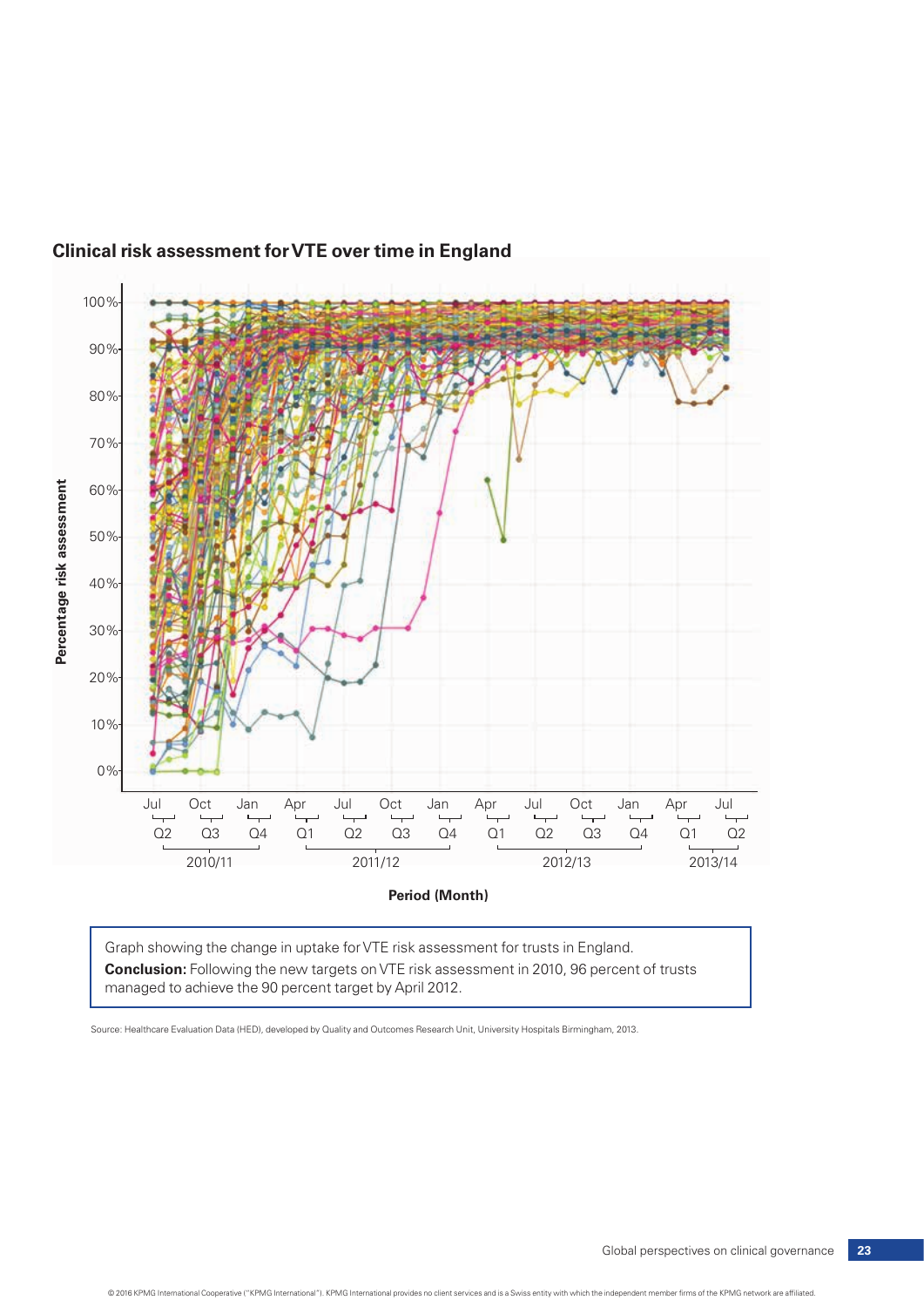

#### **VTE risk assessment compliance by hospital**

Graph showing the percentage of VTE risk assessment compliance by hospital from April 2013 to August 2013.

**Conclusion:**  99 percent of all hospitals in England were compliant with the 90 percent assessment rate in the indicated time period.

Source: Healthcare Evaluation Data (HED), developed by Quality and Outcomes Research Unit, University Hospitals Birmingham, 2013.

Adequate benchmarking, as made possible by the KPMG UHB benchmarking tool, demonstrates how improved process measures do not always yield the outcomes hoped for. Some hospitals who achieved the process measure target early actually had worse outcomes than in previous years. The ability to track long-term patient

outcomes at disease level to refine clinical processes is paramount. The benchmark also allows hospitals to study whether the cost of implementing the process measure policy translated into saving lives. What would be better to report on and more meaningful: the process measure or the outcomes?



target. Heart BMJ, (published online first).



#### **But what about the outcomes?**

Source: Healthcare Evaluation Data (HED), developed by Quality and Outcomes Research Unit, University Hospitals Birmingham, 2013.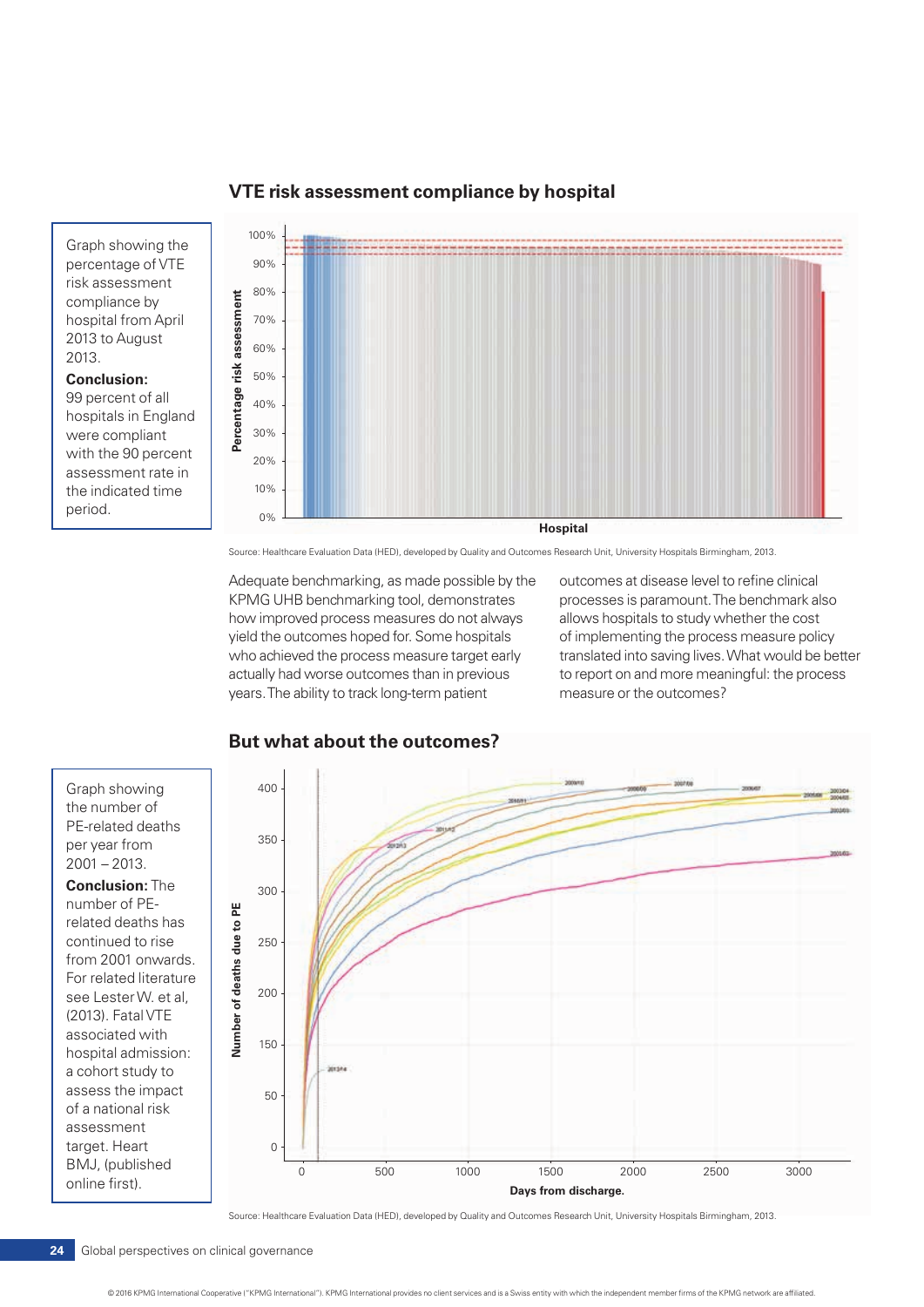# Assuring the reliability of reports

If stakeholders are to act on and pay information."<sup>11</sup> With few standards for the reported outcomes, these for registration, case-mix correction, outcomes should be available, reliable data handling, indicator calculation and valid. Currently, however, there and publication, and an absence of is an acknowledged lack of clear controls, any data published is not definitions, registration and handling truly dependable.

outcome data is still unreliable, Such 'gaming' becomes noticeably especially when compared to the more prevalent when professionals financial performance of healthcare and providers question the relevance organizations which have strong of particular reports. internal and external controls that

procedures, and reporting guidelines.<br>
Data is often not gathered in a<br>
standardized manner, and there is no<br>
segregation of duties in data recording<br>
and reporting. Systems used for<br>
reports can be trusted. Indeed, there<br> Consequently, most publicly reported numbers sent to the clinical registries.

assure the accuracy of data. The For an in-depth analysis and an<br>conclusions from an earlier study by<br>KPMG in the US on quality reporting outcome measures look like, please<br>are still valid. "There is no consistency see KPM

#### **Poor measures lead to gaming**

The Hospital Standardized Mortality Rate (HSMR) was developed over a decade ago to capture the quality of a hospital in a single number. The HSMR looks at the number of people that die in the hospital in relation to the number of people that would be expected to die, taking into consideration the case-mix of patients. The validity of HSMR has been increasingly challenged, partly due to coding differences that create large fluctuations in the score, and partly because of the huge variation in patients and care in different hospitals. Yet the UK, for example, still publishes scores prominently, and hospitals are criticized for aboveaverage HSMR rates. Deserved skepticism can lead to hospitals massaging their figures to achieve a more desirable score.

 <sup>11</sup> KPMG in the US, (2006). *Path to Accountability*.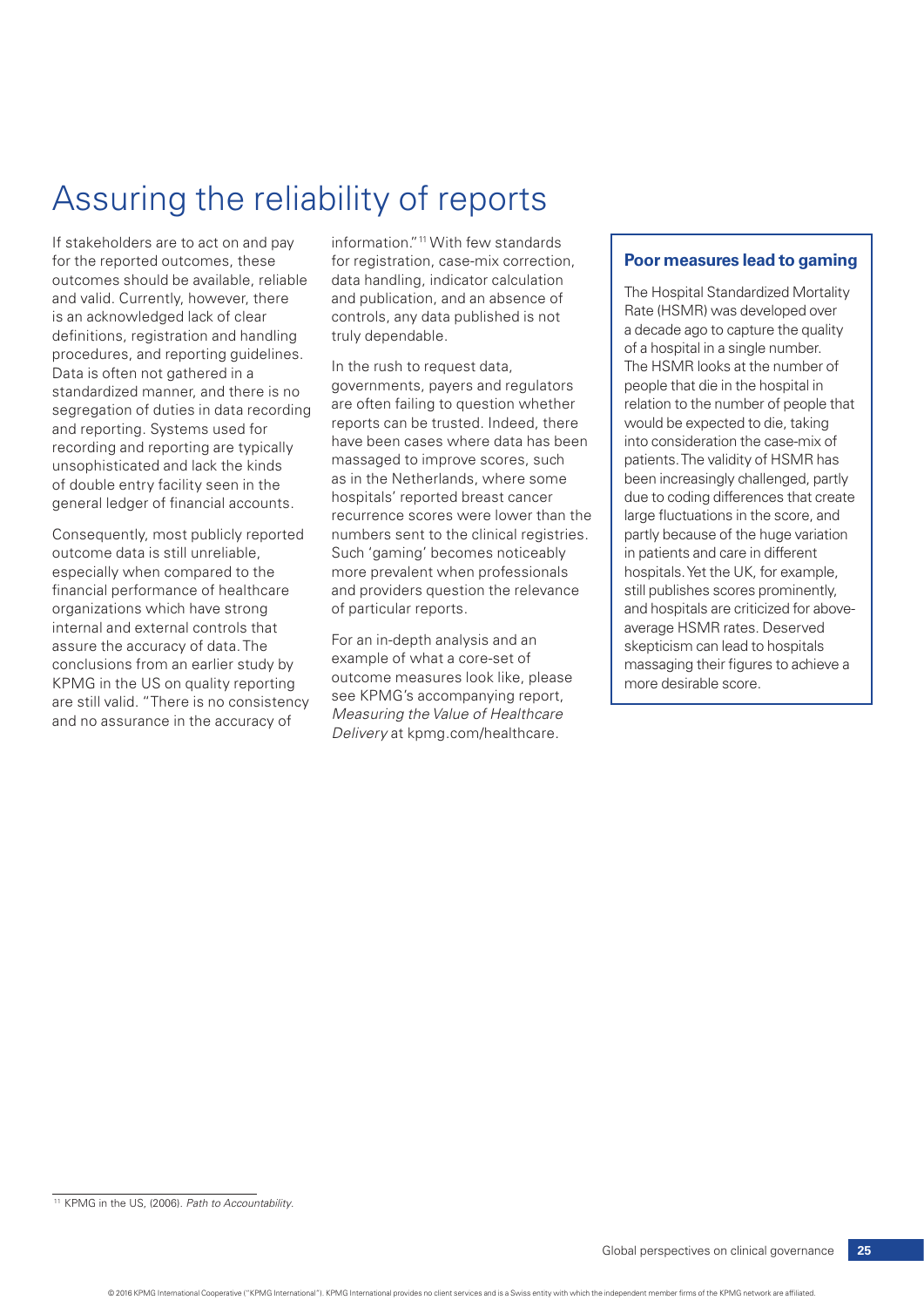#### **Three steps to reliable reporting**

and complete<br>registration<br>(including<br>registration of<br>risk-adjustment<br>variables) **Adequate and complete registration (including registration of risk-adjustment variables)**

**Adequate calculation of measure (including exclusion rules in population definition) 3 Adequate** 

**reporting (truthful, with audit trail)** 

#### **Assuring pay-for-performance quality scores:**

The BMJ Informatica Contract+ tool is used by UK general practitioners (GPs) to score quality points, which determine their pay-for-performance. The system signals when actions such as tests and other activities have to be undertaken, and quality 'points' can be earned by improving the quality of care. The system registers the points, adds the information to the electronic patient record, and generates internal reporting data, such as points totals, and guidelines on improving scores. With one click of a button, the points earned are submitted to the (and in principle accepted by) NHS.

KPMG in Australia's Malcolm Lowe-Lauri feels that gaming is not the biggest concern: "The main problem is poor data and poor completion of records — with little or no punishment for such failings."

Ekkehard Schuler, Head of Quality Management of Helios Kliniken, agrees: "In Germany, mortality figures are compiled by the government. Due to the missing data, however, nobody really uses this information."

To counter such problems, regulators are carrying out independent, sometimes ad hoc checks on the reliability of reports. In the Netherlands, the Visible Care program (a government-run initiative to stimulate public reporting from healthcare providers) has created a system of red, orange and green flags to indicate whether reported scores are valid and reliable.

 In Germany, mortality figures are compiled by the government. Due to the missing data, however, nobody really uses this information.  $\bullet \bullet$ 

**Ekkehard Schuler,**

Head of Quality Management, Helios Kliniken, Germany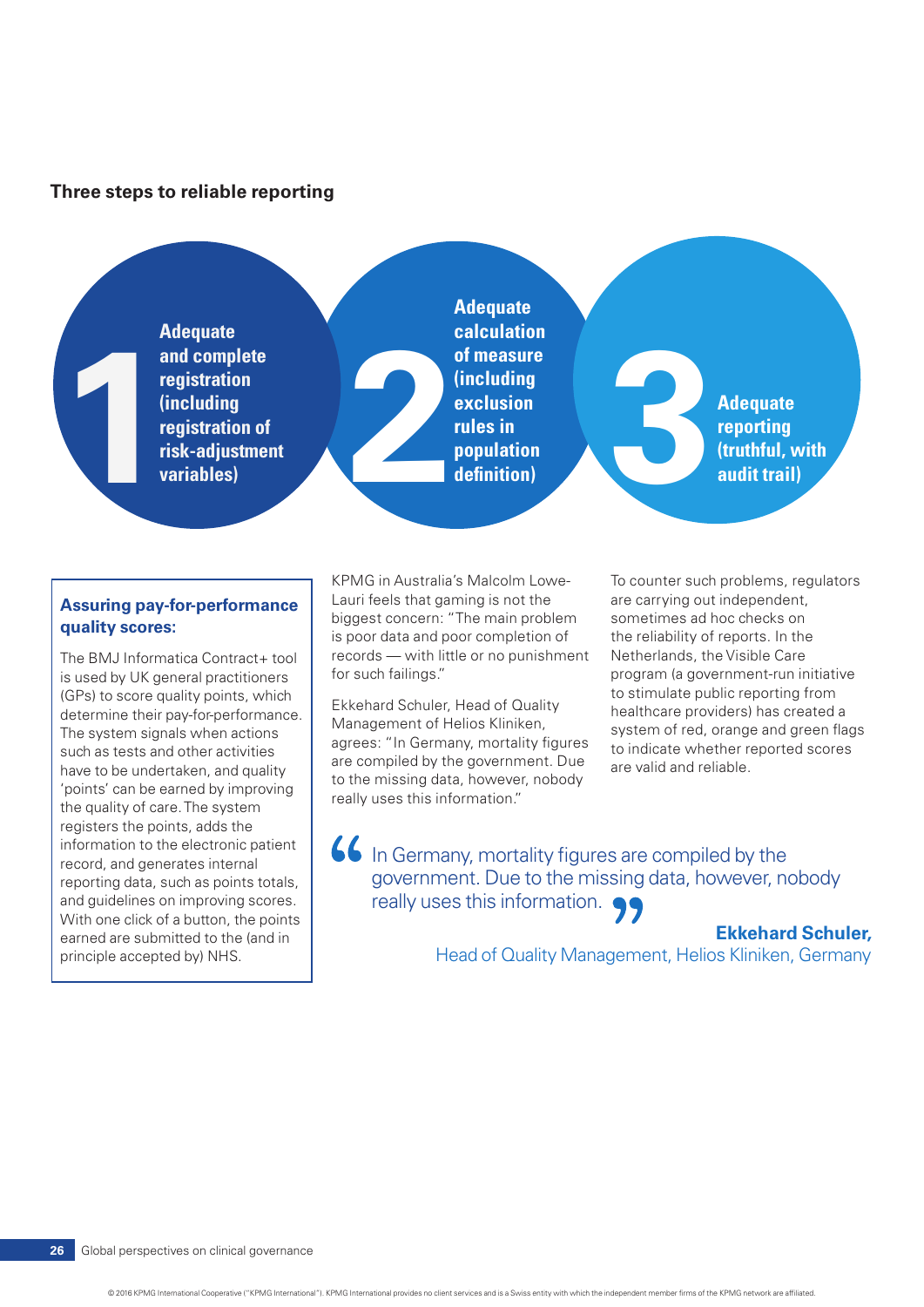### **Assuring quality in the UK National Health Service (NHS)**

Since 2009, external auditors have had in the acute hospital setting. The main to confirm that specific quality indicators factors hindering good data quality were are accurate and that the content of the data management and information 'Quality Account' offers a balanced view systems. There were varied levels of the provider's performance. The five of sophistication and investment in characteristics of good data quality are: data systems, and a lack of consistent

- 
- information management, helping and systems. Nevertheless, s<br>data security and accuracy practice did emerge, notably: data security and accuracy. - Policies: to support good
- designed performance information track data quality asystems ensure data quality and systems and time inform providers and boards to take — assurance on data management action. built into other routine business
- capabilities to review and challenge information for decision-making<br>information for decision-making

A 2010 audit of 32 providers conducted data.<br>by KPMG in the UK found that each by KPMG in the UK found that each As Neil Thomas (KPMG in the UK)<br>
one of the criteria reviewed. Data use says: "This experience demonstrates<br>
and reporting was the only area with how a regulator and auditor can work

- **Governance:** to support data definitions where a single provider<br>quality and give assurance over the spanned different hospital sites. Systems<br>data reliability.<br>data reliability. limited investment in appropriate staff<br>and systems. Nevertheless, some good

- **Systems and processes:** well-<br>designed performance information track data quality across indicators,
	- processes, including clinical audit **People and skills:** staff and board members need the right skills and<br>conshiiting to raviaus and obellance to filter and routinely assure critical
- **Data use and reporting:**<br>
transparent reporting promotes<br>
data quality and enhances public<br>
accountability.<br>
accountability.<br>
decountability.<br>
accountability.<br>
decountability.<br>
accountability.<br>
decountability.

and reporting was the only area with and reporting was the only area with together to drive improved governance<br>
satisfactory performance — and only arrangements in provider organizations."

66 This experience demonstrates how a regulator and auditor can work together to drive improved governance arrangements in provider organizations. 99

> **Neil Thomas,** Audit Partner, KPMG in the UK

#### **Reliable data entry?**

The most vital moment in data assurance is the point of data entry. At the bottom line, the professional or administrator entering the diagnosis, procedure code or other piece of clinical information has to register this data reliably. Professionals or administrators can test reliability through a variety of methods: looking for unexpected statistical patterns; checking how many co-morbidities are registered (too few suggest improper coding); checking audit trails; enforcing separation of registration/reporting duties; and comparing data with other information entered elsewhere. By making adequate data entry a priority, organizations have a better chance of both producing meaningful outcomes to drive decision-making and satisfy regulators.

Source: KPMG in the UK analysis of a collection of client engagements, 2010.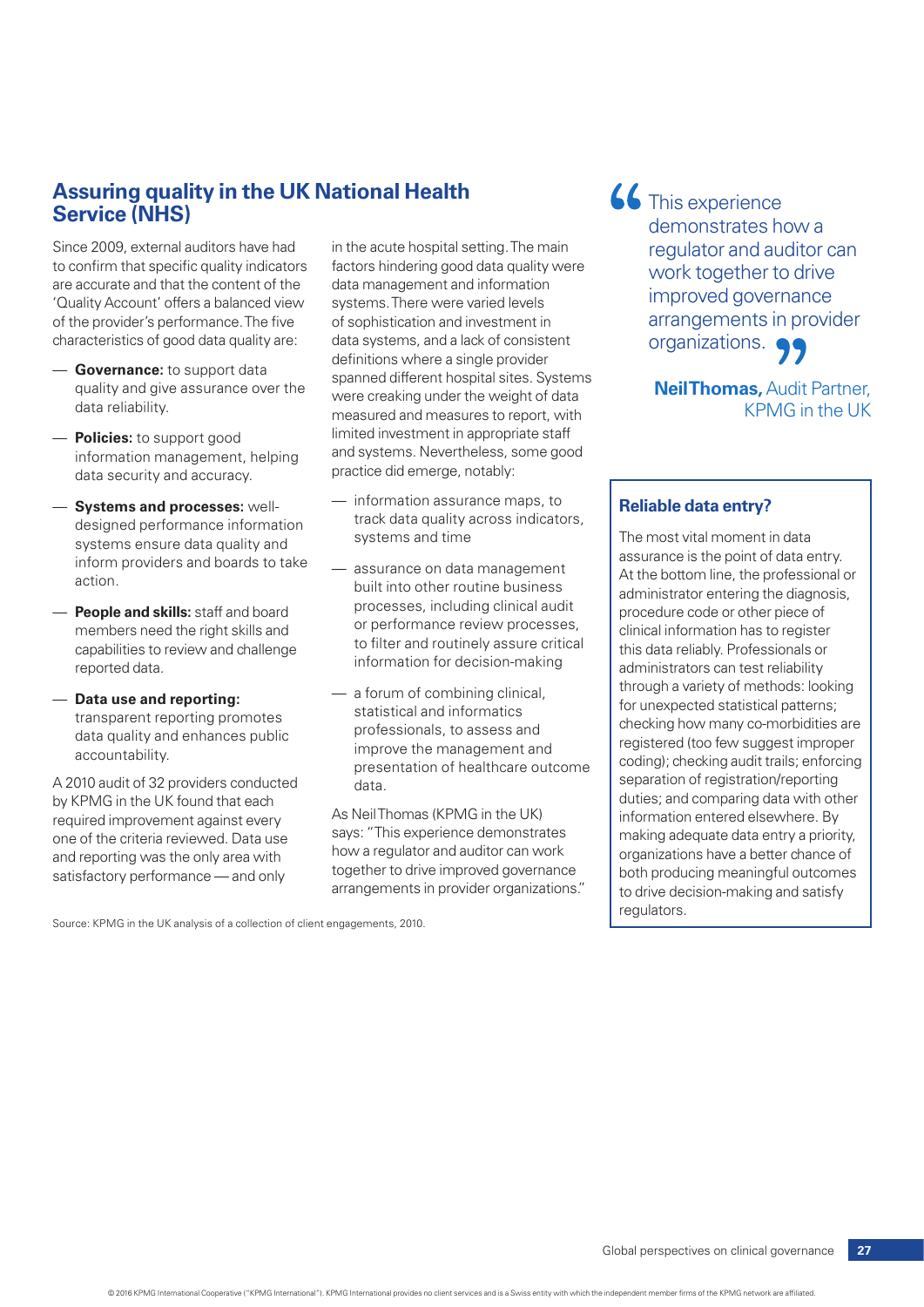also frequently asked to assess board and internal auditors should be the accuracy and completeness of engaged early to help ensure that the reporting, drawing on their extensive report content has passed through experience with financial reports. Their sufficient reviews to reflect all aspects efforts are aided by the rapid growth of performance before being subject in literature on quality reporting, with to the external audit. Although quality regulation in Canada, the UK, Portugal, data assurance is on the agenda in the US and elsewhere creating new the US, Anthony Monaco, an advisory requirements for data assurance. partner with KPMG in the US, says

Accounts that is independently **Providers** will have to balance the checked, with a director's statement need for assured data reliability with confirming balance and accuracy. To the resources required to achieve meet international auditing standards, such a goal. One way to achieve to look at the design of data systems. Those outcome measures that matter walk through the operations, most to patients. Smart use of IT identifying and checking audit trails. can also help, with certified software verifying the existence of proper making data gathering and reporting internal controls, and performing both faster and more accurate and

As NeilThomas, an audit partner<br>
with KPMG in the UK, comments:<br>
"This involves a deep dive into the<br>
surrounding data and reports, to ask<br>
questions such as: "what was reported?<br>
Were all serious patient complaints<br>
and h processes or outcomes of care failed?"

Internal and external auditors are To satisfy the regulators' scrutiny, the that: "As yet, there is no standardized In the UK, all NHS providers must approach or clear external audit role." publish an annual set of public *Quality* 

such a confirmation requires auditors greater efficiency is to concentrate on sample tests to assure accuracy. reliable, enabling checks of calculation methods and inclusion and exclusion

#### **Assuring the quality of reported data: 'Meaningful Use' certification in the US**

'Meaningful Use' is a US incentive program to stimulate adoption of electronic health records (EHR). Providers receive funds when they prove they meaningfully use the EHR. This involves maintaining an active medication list for every patient; recording essential data items in a standardized way; keeping data secure; and calculating and submitting certain quality metrics in a standard manner. The software must pass standardized and partly automated stress tests, after which the certified software is included in a national register, releasing the incentive payments. Such certification helps to assure reliability of particular quality metrics, as they are all calculated and submitted in the same manner.

(For an example of such a test, see: [http://www.healthit.gov/sites/default/files/170.314c1](http://www.healthit.gov/sites/default/files/170.314c1-c3cqms_2014_tp_approvedv1.2.pdf) [c3cqms\\_2014\\_tp\\_approvedv1.2.pdf](http://www.healthit.gov/sites/default/files/170.314c1-c3cqms_2014_tp_approvedv1.2.pdf))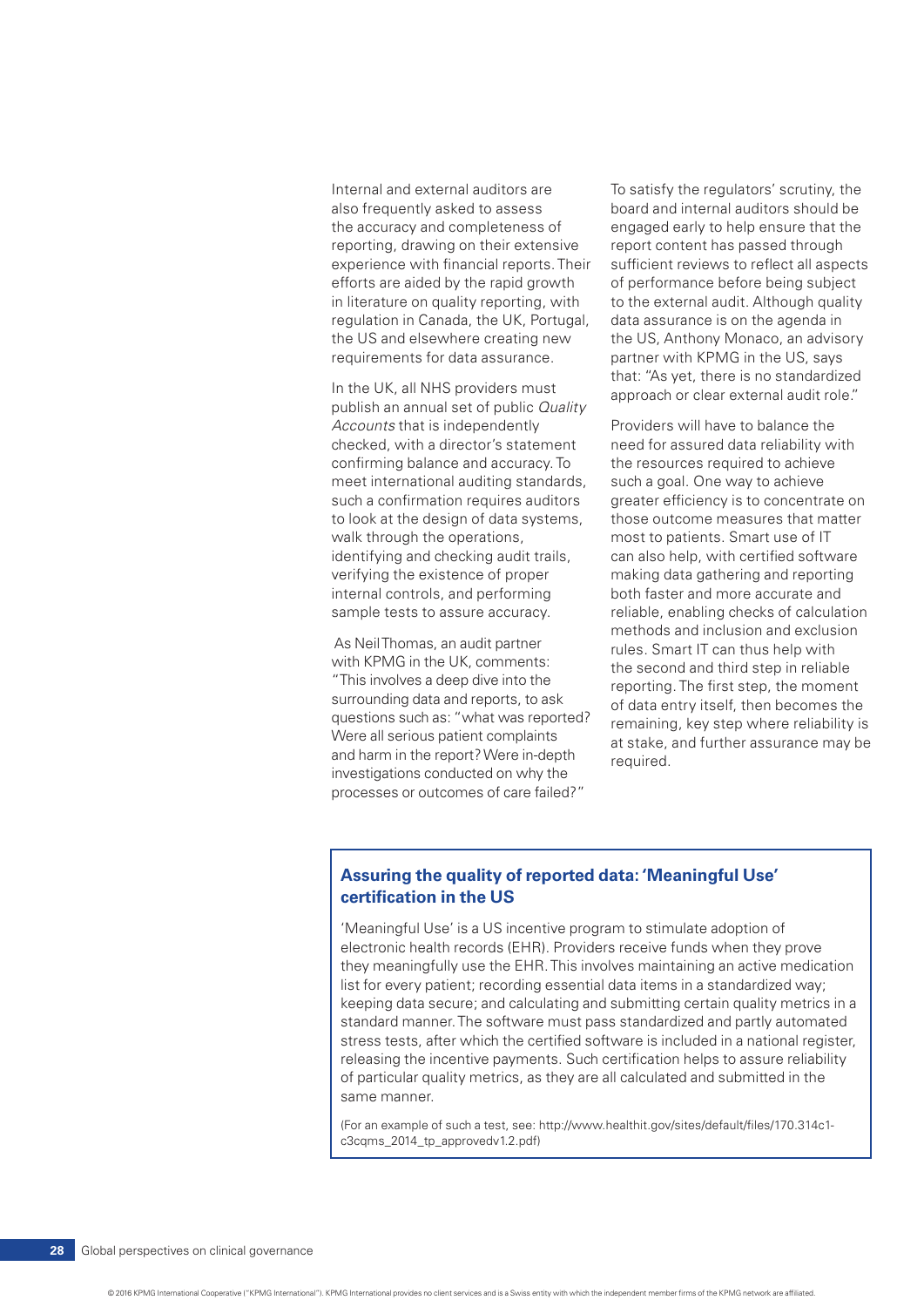# Assuring safety

Measuring non-catastrophic 'negative' outcomes (such as pressure sores, in-hospital falls, infections, medication errors and readmissions) can be done and is a foundation of safe and high reliable care. Yet there are an infinite number of things that can go wrong, and properly reporting all of these — in a reliable way, properly corrected for the case-mix of the population — would be a very costly endeavor, adding to the administrative burden for providers, and ultimately not realistic.<sup>12,13,14</sup> (Not surprisingly, many of the critical comments of the health providers referred to these types of public measures.)

In addition, a core focus of 'patient safety' is avoiding catastrophic, rare events (like wrong-side surgery, foreign objects left in the body after surgery, serious medication errors, and so forth).<sup>15</sup> Reporting on such events reliably is statistically impossible. Also, the safety precautions should be such that the risk of such event occurring is as minimal as possible, and that when it occurs, the organization will act swiftly and decisively, deal with the patient (and family) with respect, and prevent further harm to the patient as well as to future patients.

Resorting to publicly reporting on care bundles (how many patients received all necessary steps of a carepath) is not a solution either, since the list of such processes is equally enormous. Measuring key bundle compliance for internal purposes is crucial, but citizens and payers are not interested in long lists of things that (almost) went wrong. Too much focus on this also disempowers professionals and providers rather than supports them, tapping both moral and

real resources that could have been spent more wisely.

Certification is arguably the most effective way to reassure the public that care is safe, and organizations such as the US Joint Commission, Accreditation Canada, DNV and the Australian Commission on Safety and Quality in Health Care have all introduced programs in recent years. Not all of these programs have incorporated the state-of-the-art risk management insights, however. Ideally, the certification process would focus on how far a particular organization has proceeded on the path to becoming a high reliability organization (which stage of reliability is achieved), zooming in on whether the organization is building the right structures and processes, and, crucially, the right culture.

As leaders seek to create a safe organization, they need to ensure that they:

- 1. measure the right processes and safety-outcome measures at the right level
- 2. align these measures with clear responsibilities and accountabilities for safety, both for the patientfocused pathways and the central units, such as intensive care and wards
- 3. combine zero tolerance with an openness to learning, and to collectively discussing process failures, near misses and patient harm
- 4. make processes 'fail-safe,' and owned by staff with appropriate authority.

<sup>15</sup> *Facts about the Sentinel Event Policy*. The Joint Commission; 2009.

66 Not dying is not the best measure of quality in surgery. We are beginning to see registries of patients and outcome information that are true windows into the quality of the procedure that was performed.  $\bigcirc$ 

#### **Dr. Cynthia Ambres Partner** KPMG in the US

#### *BMJ Outcomes* **journal**

Supported by KPMG International, the *British Medical Journal (BMJ)* is currently working on a new initiative to provide a journal and repository for publication of outcome measures to help facilitate discussion and support the consolidation of knowledge in this area. The aim is to create an international forum for debate and consolidation of knowledge on how to measure the key outcomes that matter for patients, professionals, providers, payers and the public.

Hopefully, *BMJ Outcomes* will contribute to a growing body of evidence and industry best practice in the approach to outcomes measurement at an individual, organizational, regional, national and international level.

**66** Certification is arguably the most effective way to reassure the public that care is safe.  $\bullet \bullet$ 

> **Dr. Marc Berg** Principal, KPMG in the US

<sup>12</sup> Berg, M. and E. Goorman, (1999). The Contextual Nature of Medical Information. *International Journal of Medical Informatics*. 56, pp. 51-60.

<sup>13</sup> Solberg, L.I., G. Mosser and S. McDonald, (1997). The three faces of performance measurement: improvement, accountability, and research. *Joint Commission Journal on Quality Improvement*. 23, pp. 135-47.

<sup>14</sup> Lilford, R.J. et al, (2010). Evaluating policy and service interventions: framework to guide selection and interpretation of study end points. *British Medical Journal*. 341, pp. 4413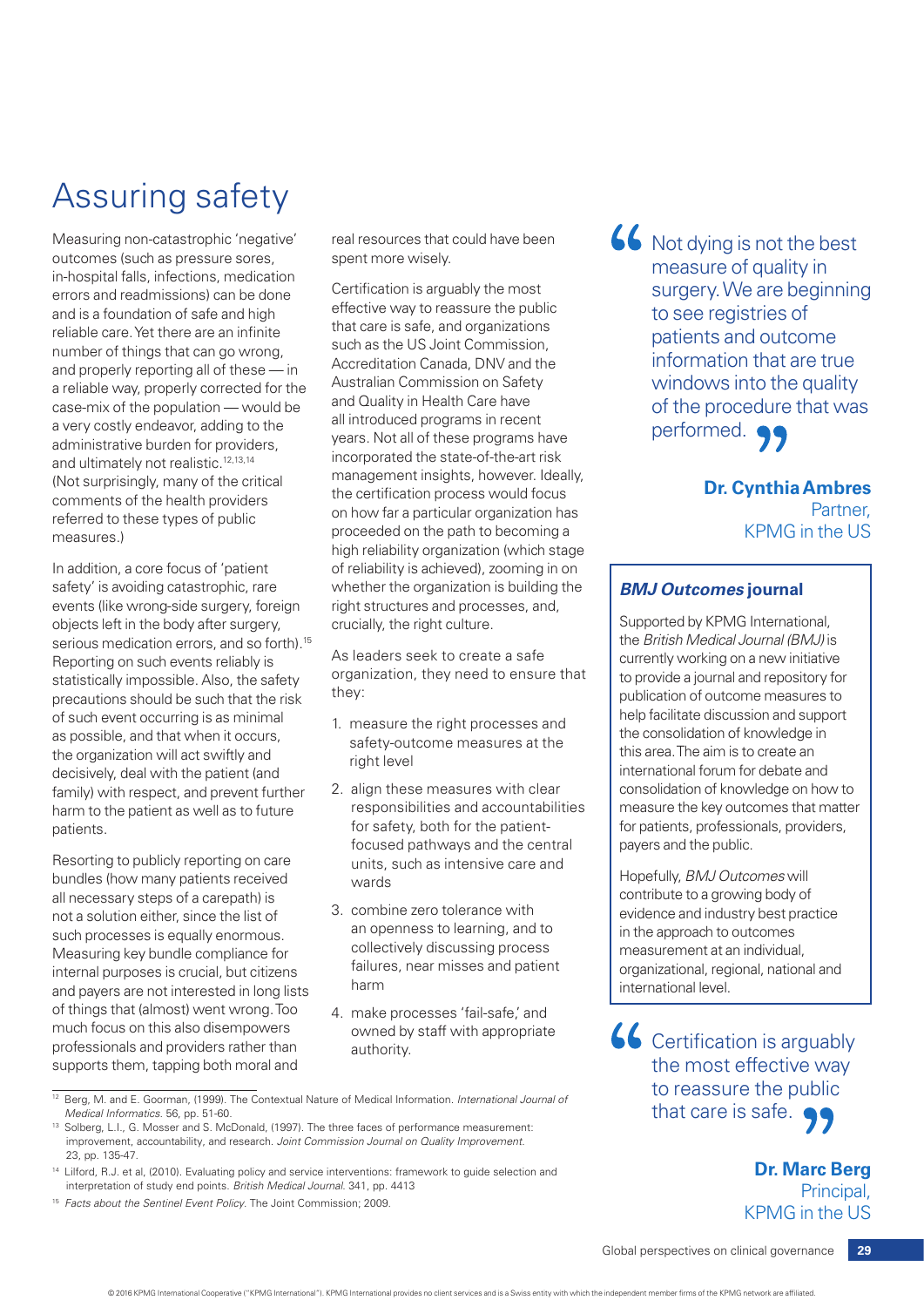# Conclusion

As healthcare organizations strive to embrace standardized processes These outcome measures should to gain control over quality, they can trading individual for collective become increasingly internationally expect the journey towards 'high autonomy, leading to improved standardized — as guidelines reliability' to take them through various outcomes and a sharp decline in harm increasingly are also. Quality audits stages, with the pursuit of excellence rates. will likely become the norm and and safety gradually becoming regards of the same standards as financial<br>systematic, towards a culture obsessed regulatory demands are expected assurance, to give regulators, patients<br>with outcomes and safety — and the roo

measurement of these factors.<br>
The need to converge internal and<br>
Responsibility for quality will likely<br>
become less reliant on individuals and<br>
more on teams. Staff should learn<br>
most to the patient.<br>
The need to converg

### **Path towards high reliability**

The organizations studied in this paper are all making progress along the path to high reliability and have adopted some or all of the following actions:

|    | Embrace the four building blocks of measurement, responsibilities and accountability, culture, and process<br>optimization and standardization.                                                  |
|----|--------------------------------------------------------------------------------------------------------------------------------------------------------------------------------------------------|
| 02 | Measure the outcomes that matter most to patients, and the contributing processes and intermediate outcomes.                                                                                     |
| N. | Assign individuals responsibility for clinical and financial outcomes of defined care processes.                                                                                                 |
|    | Align measurement processes with care pathways and lines of reporting.                                                                                                                           |
| 05 | Create a culture that is zero tolerant to complacency, but also open and just, committed to excellence<br>and joint learning.                                                                    |
|    | Adopt the appropriate information technology (IT) to optimize measurement and processes, but being<br>careful not to let the lack of a proper IT infrastructure act as an excuse for inactivity. |
|    | Focus external reporting on important patient outcomes, rather than on detailed processes and protocols.                                                                                         |
|    | Continually seek ways to risk-adjust measurements, to enable better benchmarking.                                                                                                                |
|    | Provide independent assurance over the reliability of quality measures, via internal and external audits,<br>applying established assurance principles.                                          |
|    | Choose certification as an appropriate way to assure safety, rather than public reporting of<br>negative outcomes.                                                                               |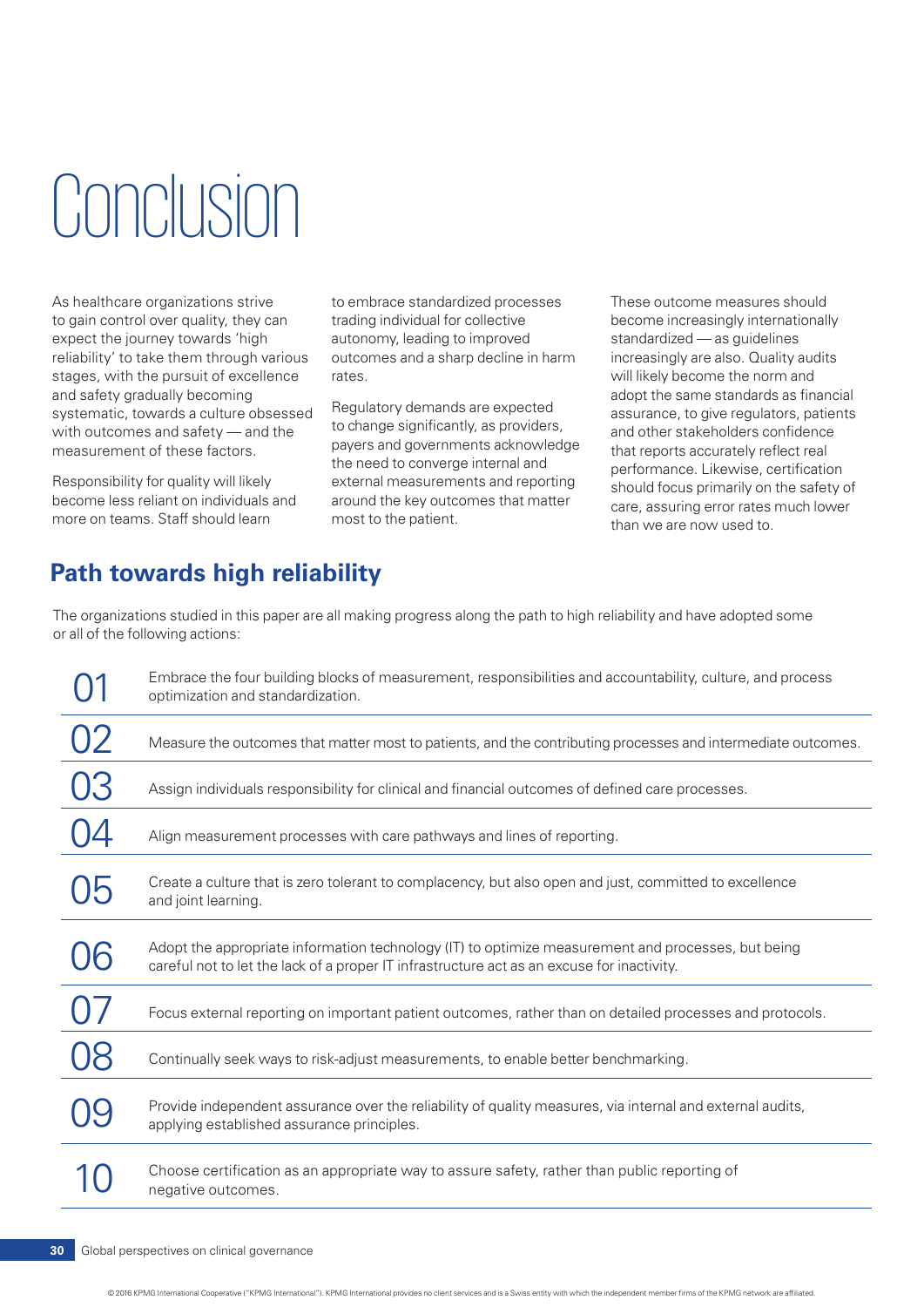# How KPMG can help

### **Helping to assure reliability in the public quality report**

Good clinical governance requires perspective for professionals and — that is the subject of an external boards to pay at least as much attention providers, being held to account audit, and for which an auditor's to quality issues as is paid to financial and that gives a true and fair view of all report is issued.<br>Issues, and to publicly account for and the relevant matters concerning all butcomes in these two fields in the the rel

Industry best practices for quality incorporated in the report non-financial reporting, such as quality reporting should therefore consist of a<br>
periodically and publicly issued report that is based on routine-based<br>
that countries where external audits and<br>
that contains information that is relevant<br>
that contains informati

that aligns objectives and used for financial data information from the patient's

- 
- measurement of relevant data, that that that is relevant that is reporting on selected clinical data is are subject to internal controls, that the stakeholders: reporting on selected clinical data is are subject to interna
- 

outcomes in these two fields in the the the care way.<br>
the quality of care, which means for quality reporting in healthcare, global<br>
that unfavorable data are also standards for giving assurance on

# About KPMG

KPMG's 3.200 global healthcare Furthermore KPMG's Healthcare Healthcare Center for Excellence, systems and provide assurance over assist organizations with evaluating data. For more information, please their governance over quality data, contact one of the partners listed including the processes used to on the back cover of this report or capture and report on that data both healthcare@kpmg.com. for internal and external stakeholders.

professionals, combined with the professionals can also test the clinical have the appropriate experience to the completeness and accuracy of this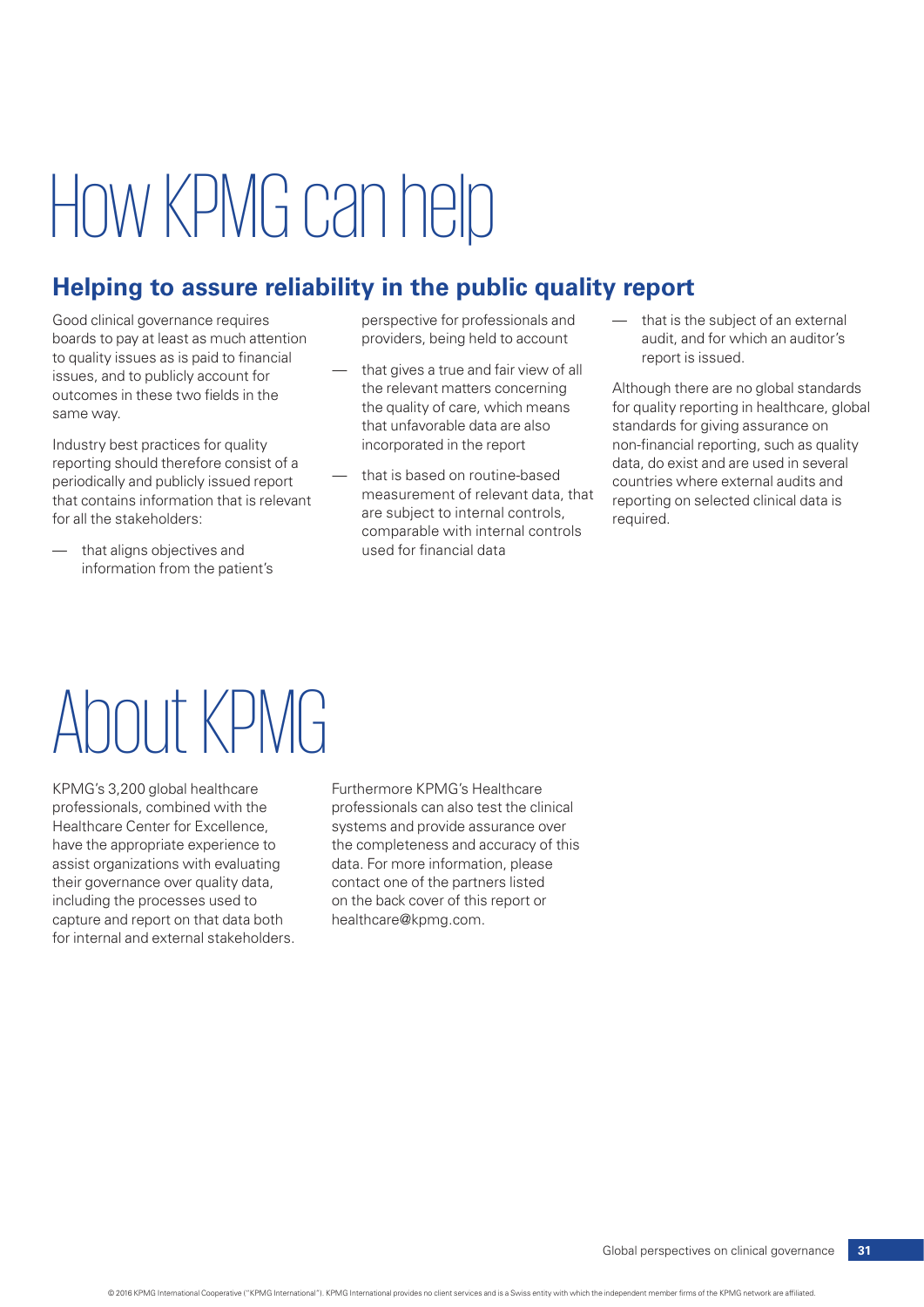# Contributors



#### Dr. Cynthia Ambres, KPMG in the US

With 30 years of experience in clinical medicine and healthcare management, Cynthia has guided large healthcare organizations through significant change with a focus on strategy and improving patient satisfaction and the bottom line. Cynthia is an Advisory Principal at KPMG in the US and a member of the Global Center of Excellence for Healthcare.



#### Marc Scher, KPMG in the US

With 30 years of experience in the healthcare sector, Marc has advised major providers and payers on strategy, risk, finance and transformation. Marc is the Partner in charge of KPMG's US and Global Healthcare Audit practices, Chairman of the Healthcare Financial Management Association, Principles & Practices Board and a member of KPMG's Global Center of Excellence for Healthcare.



#### Georgina Black, KPMG in Canada

Georgina has 20 years of experience working with clients to improve performance and manage complex change. She works with governments and healthcare providers on executive governance and leadership, strategy and mergers and integration. Georgina is an Advisory Partner at KPMG in Canada and leads the national health practice.



#### Dr. Hilary Thomas, KPMG in the UK

A leading exponent of care system redesign, Hilary has helped transform several UK regional health systems and redesign care pathways for chronic conditions, implementing new models emphasizing prevention and support. Hilary is a member of KPMG's Global Center of Excellence for Healthcare and a Partner at KPMG in the UK.



#### Ed Giniat, KPMG in the US

Ed has over 34 years of experience working with organizations across all sectors of the healthcare industry serving in an audit and advisory role to a broad range of healthcare providers, plans and multinational pharmaceutical companies. Ed is the National Sector Leader for Healthcare & Life Sciences for KPMG in the US and also leads US Public Policy Business Initiatives for the Healthcare Industry.



#### Neil Thomas, KPMG in the UK

With deep experience in within the healthcare sector, as well as dealing with healthcare regulators and universities, Neil is focused on delivering audit and maximum assurance services within the public sector. Neil is an Audit Partner with KPMG in the UK.



#### Malcolm Lowe-Lauri, KPMG in Australia

In a 32 year career with the NHS, Malcolm has led some of the UK's largest provider organizations and spearheaded new delivery models to drive cross-organizational change. Malcolm is a Healthcare Advisory Director at KPMG in the UK and Australia and a member of the Global Center of Excellence for Healthcare.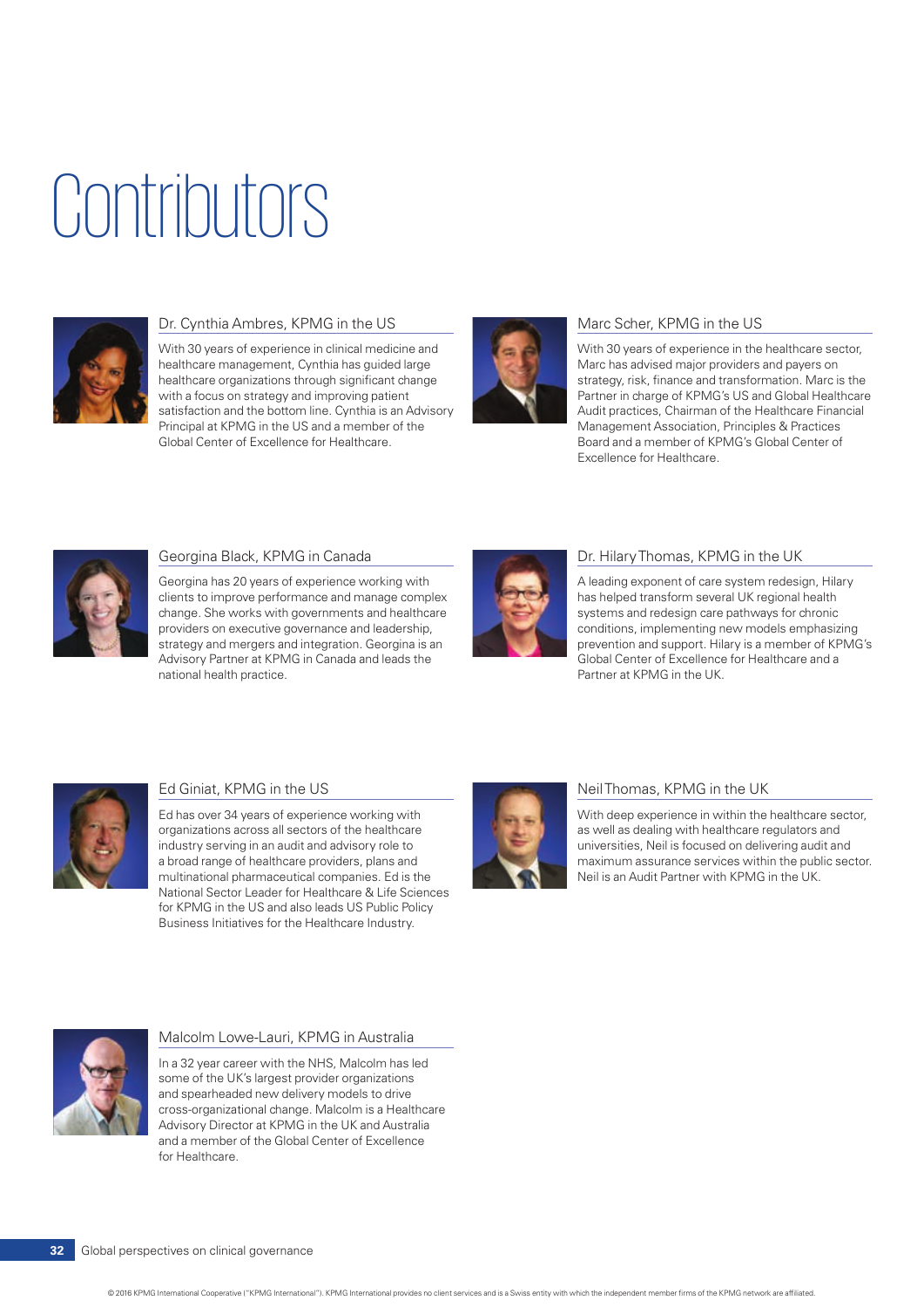# KPMG Healthcare

### **Thought Leadership**

We invite you to visit KPMG Global Healthcare (kpmg.com/healthcare) to access our global thought leadership. Here you can gain valuable insights on a range of topics that we hope add to the global dialogue on healthcare. Should you prefer a printed copy of the publication, please email us at healthcare@kpmg.com.



#### **What Works: Creating new value with patients, caregivers and communities**

Globally some parts of healthcare are beginning to make the changes that will involve patients, caregivers and communities more fully in their own healthcare. Using our experience across the world, this report outlines the answers that you need to fully realize the value inherent in better patient involvement and communities to improve care.

**[kpmg.com/patientvalue](http://www.kpmg.com/patientvalue)**



#### **What Works: Paths to population health — Achieving coordinated and accountable care**

Health needs are changing fast, but systems are simply not keeping up. It is clear that organizations are struggling to convert theory into practice. This report describes the practical steps that organizations need to go through to reshape themselves and their services.

**[kpmg.com/pophealth](http://www.kpmg.com/pophealth)**



#### **What Works: Staying Power — Success stories in global healthcare**

KPMG gathered together 65 healthcare leaders from 30 countries across 6 continents to discuss effective strategies for successful transformation. These discussions were centered around 7 key themes ranging from population health and accountable care to clinical and operational excellence. This report summarizes the insights shared between organizations, cultures and countries.

**[kpmg.com/stayingpower](http://www.kpmg.com/stayingpower)**



#### **What Works: As strong as the weakest link — Creating value-based healthcare organizations**

Organizing care to deliver value for patients requires change in five main areas. Start with a clear vision and understanding of what value means and focus energy on cohesive action across all the areas. This report focuses on the different lessons drawn from work done with clients and discussions with providers from all over the world.

#### **[kpmg.com/valuebasedcare](http://www.kpmg.com/valuebasedcare)**



#### **What Works: Partnerships, networks and alliances**

As hospitals and healthcare organizations around the world struggle to address growing volumes of patients, reduce per capita costs, and improve the patient experience of quality and satisfaction, consolidation in healthcare has accelerated significantly. This report highlights six practical tips that together help organizations realize long-term success.

**[kpmg.com/partnerships](http://www.kpmg.com/partnerships)**